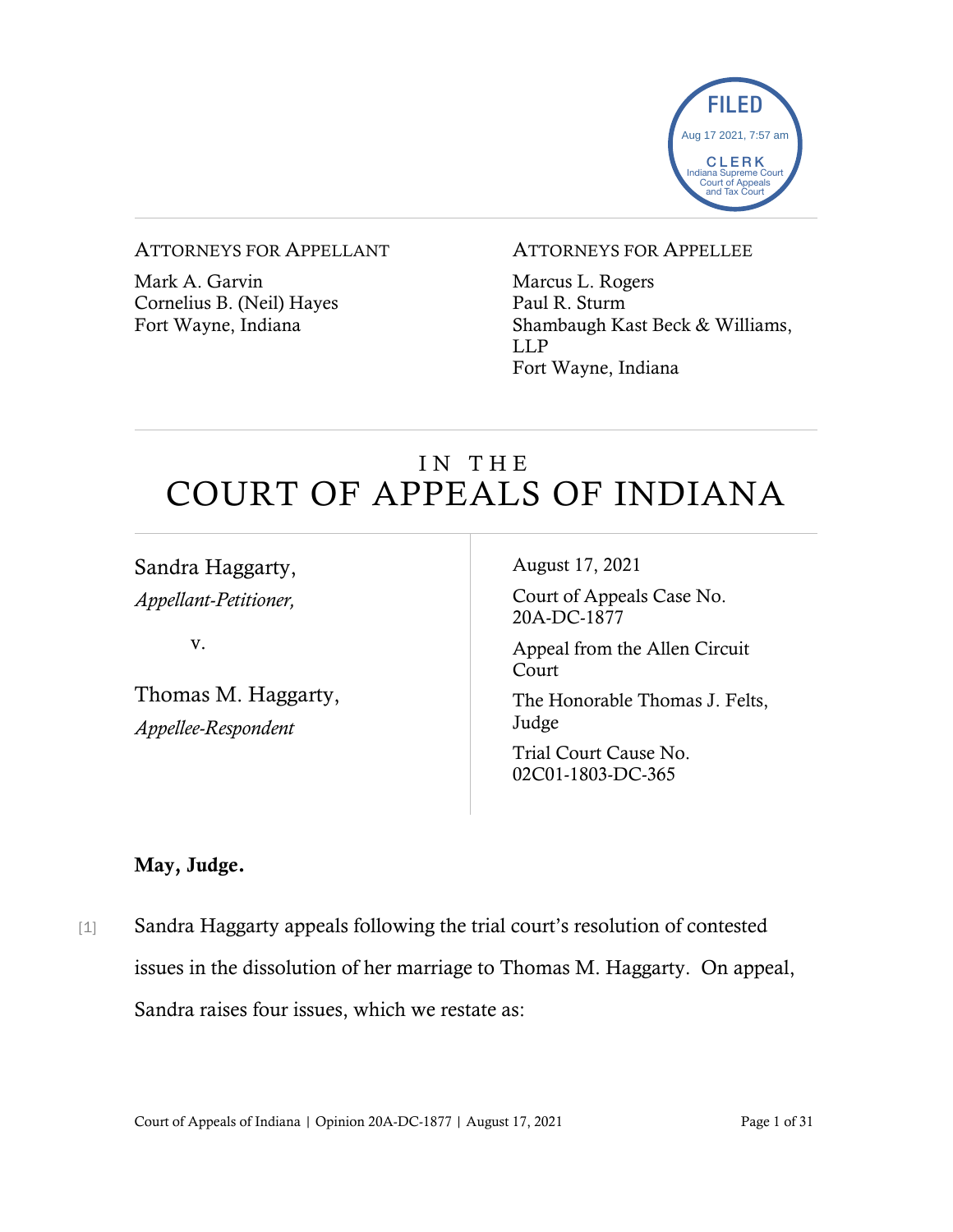1. Whether the trial court erroneously determined when Thomas breached their premarital agreement (hereinafter "Agreement") by failing to maintain a joint checking account with funds for paying monthly ordinary living expenses;

2. Whether the trial court erred when it denied Sandra's request for prejudgment interest on the damages awarded for Thomas's breach of the Agreement's requirement that he maintain that joint checking account;

3. Whether the trial court abused its discretion when it denied Sandra's objection and request for relief from her own "Release of Judgment" documents (hereinafter "Releases"); and

4. Whether the trial court erred when it awarded attorneys' fees to Thomas in its order denying Sandra's request for relief from her own Releases.

On cross-appeal, Thomas asserts one issue, which we restate as: Whether the trial court erred when it used parol evidence to determine the meaning of "ordinary living expenses" as used in the Agreement's requirement that he maintain a joint checking account with Sandra. Because this cross-appeal issue implicates the validity of the trial court's interpretation of Thomas's obligation to maintain a joint checking account, we will address Thomas's cross-appeal issue as a second part of Sandra's first issue. For reasons discussed more fully below, we affirm. [1](#page-1-0)

Court of Appeals of Indiana | Opinion 20A-DC-1877 | August 17, 2021 Page 2 of 31

<span id="page-1-0"></span> $1$  Concurrent with our issuance of this decision, we issued an order denying Sandra's motion to file a surreply brief to respond to alleged new arguments that Thomas raised in his cross-appellant's reply brief.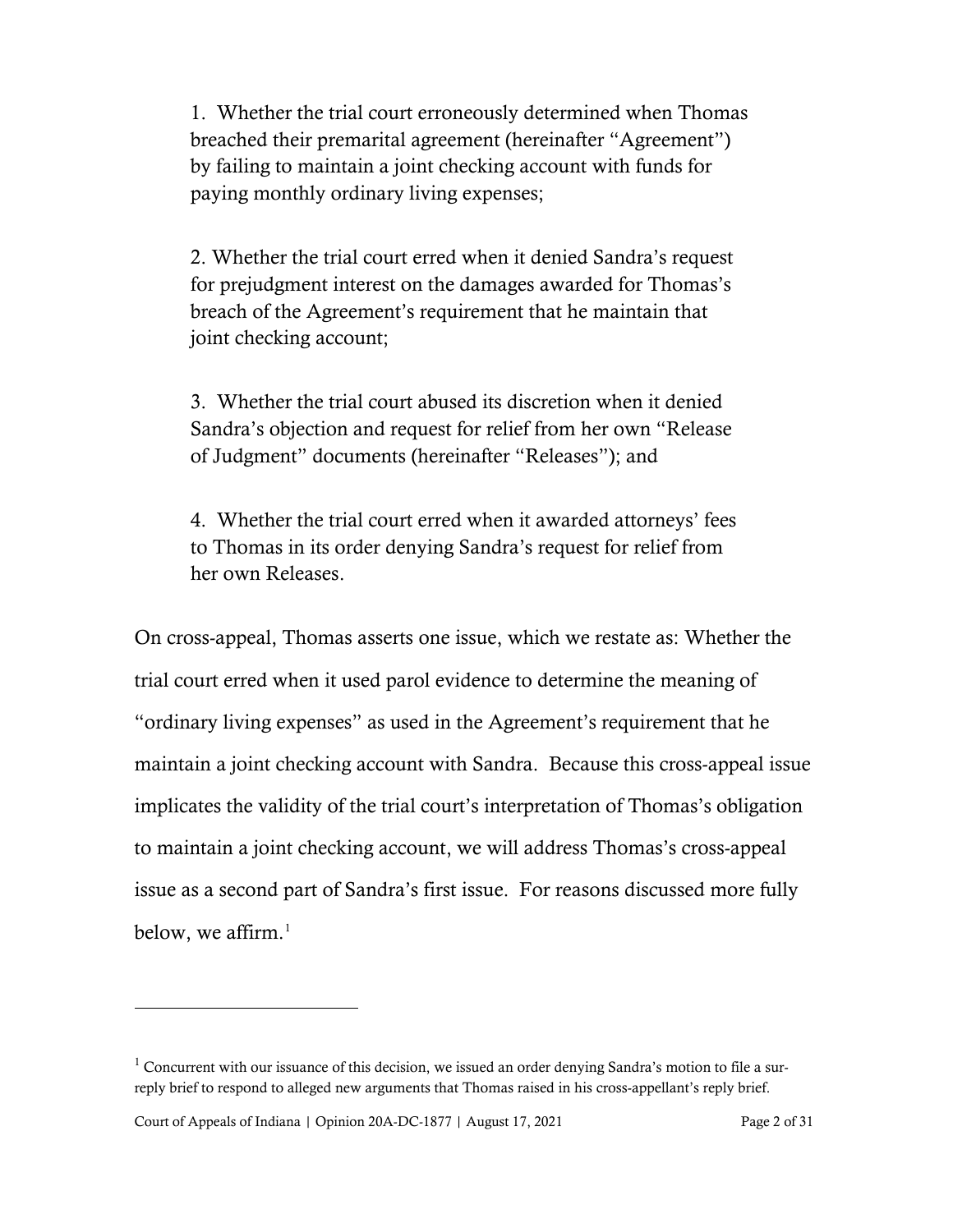# Facts and Procedural History

[2] On June 30, 2000, in contemplation of their impending marriage, Thomas and Sandra<sup>[2](#page-2-0)</sup> entered an Agreement that contained the following pertinent provisions:

#### 2. Thomas M. Haggarty's Separate Property.

For purposes of this Agreement, Thomas M. Haggarty's Separate Property shall mean the following: any and all assets and properties owned by him legally or beneficially, which are now owned or hereafter acquired, and including without limitation any subsequent income from or appreciation in value of such assets or properties. His Separate Property shall specifically include all property which he inherits. His Separate Property shall not include property titled or owned jointly by and between the parties, which joint property shall include property that was acquired with Separate Property or income from Separate Property.

Because we do not address new arguments raised in a reply brief, *Moriarty v. Moriarty*, 150 N.E.3d 616, 631 n.10 (Ind. Ct. App. 2020), *trans. denied*, Sandra's attempt to refute those arguments on the merits is superfluous.

In addition, concurrent with the issuance of this decision, we also issue an order granting Thomas' motion to strike the affidavit of the Clerk of the Allen County Circuit and Superior Courts, which affidavit Sandra filed in support of an argument she made in her reply brief. As Thomas notes, we do not consider on appeal any evidence that was not presented to the trial court. *See Morey v. Morey*, 49 N.E.3d 1065, 1073 n.3 (Ind. Ct. App. 2016) ("Exhibit 16 was not admitted into evidence at the hearing and may not be submitted for the first time on appeal."). *See also* Indiana Appellate Rule 27 (defining Record on Appeal as "the Clerk's Record and all proceedings before the trial court"). We accordingly strike that affidavit and ignore any arguments in Sandra's reply brief that rely on the assertions within that affidavit. *See*, *e.g*., *Watts Water Techs., Inc. v. State Farm Fire & Cas. Co*., 66 N.E.3d 983, 988 n.1 (Ind. Ct. App. 2016) (granting party's motion to strike a "Declaration" that was not part of the record on appeal).

<span id="page-2-0"></span> $2$  The Agreement uses Sandra's maiden name and refers to her as "Sandy Reilly."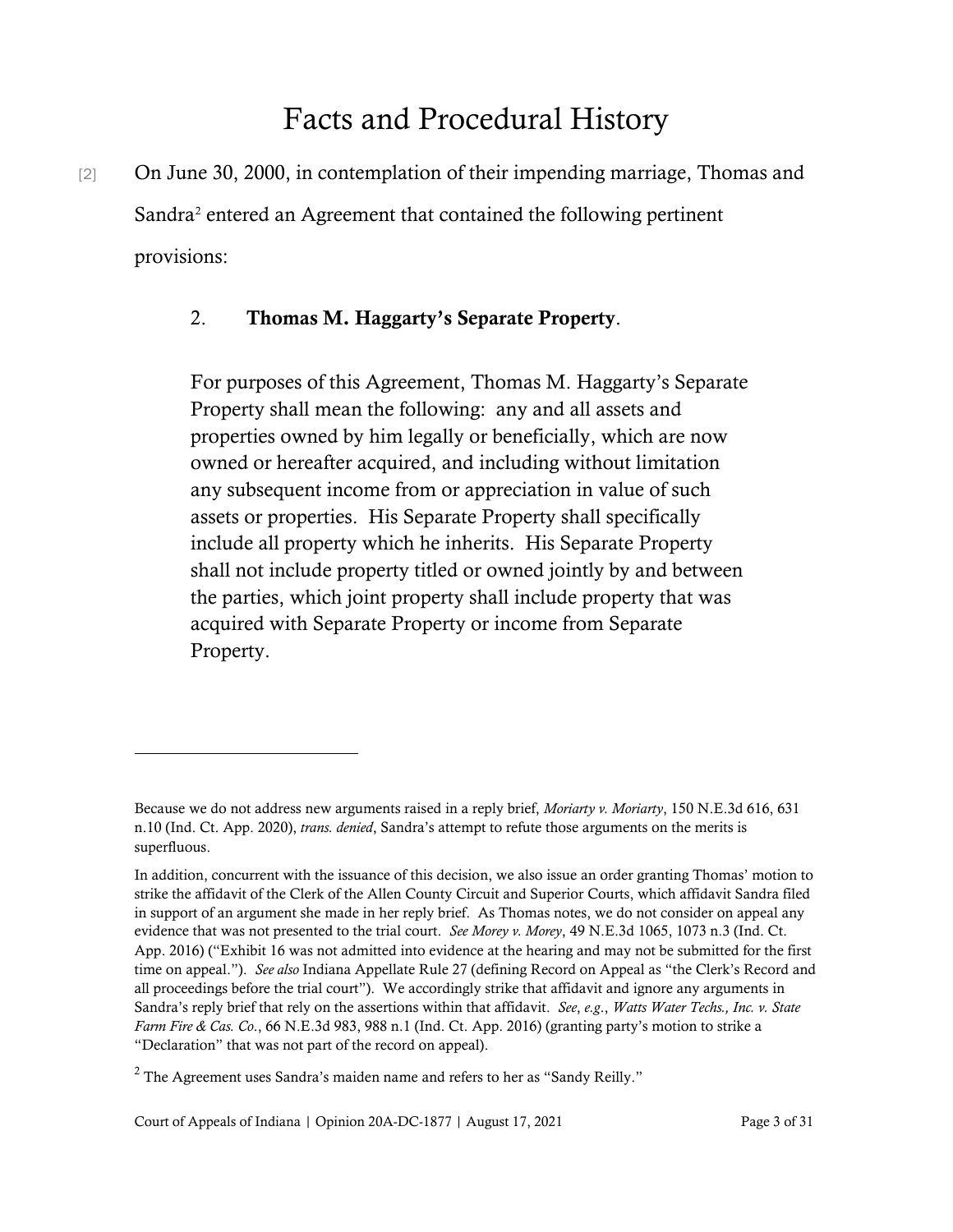### 3. Sandy Reilly's Separate Property.

For purposes of this Agreement, Sandy Reilly's Separate Property shall mean the following: any and all assets and properties owned by her legally or beneficially, which are now owned or hereafter acquired, and including without limitation any subsequent income from or appreciation in value of such assets or properties. Her Separate Property shall specifically include all property which she inherits. Her Separate Property shall not include property titled or owned jointly by and between the parties, which joint property shall include property that was acquired with Separate Property or income from Separate Property.

4. Rights of the Parties Upon Dissolution of Marriage. If the intended marriage of the parties is terminated by decree of dissolution of marriage or a decree of legal separation (or any other court order terminating their marriage) ("Marriage Dissolution"), the parties agree as follows with respect to the Marriage Dissolution proceeding:

a. Subject to the provisions of 4c., Sandy Reilly agrees that Thomas M. Haggarty's Separate Property shall not be considered marital property, property of the parties, or an asset subject to division or allocation by a court. Thomas M. Haggarty's Separate Property shall be ignored and not considered by the court in the Marriage Dissolution proceeding for purposes of dividing or disposing of marital property or property of the parties or for purposes of considering spousal maintenance or alimony. Sandy Reilly further agrees that she shall not seek, demand or claim any interest in, share of, or credit for Thomas M. Haggarty's Separate Property. In any Marriage Dissolution proceeding, Thomas M. Haggarty shall be able to keep and retain his Separate Property in the same as though no marriage had ever been entered into by the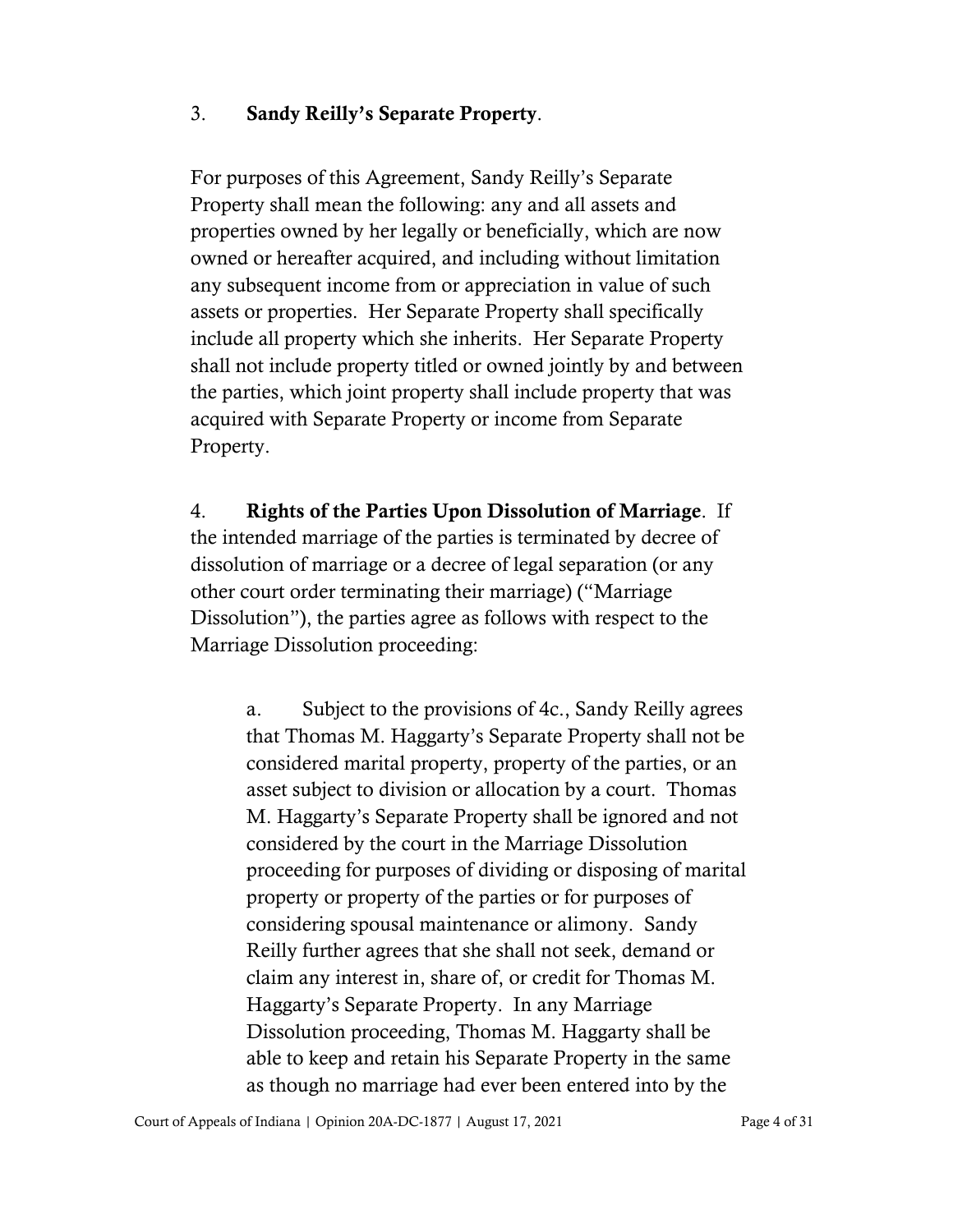parties. Sandy Reilly further agrees that she shall not allege or claim that, because Thomas M. Haggarty is entitled to keep his Separate Property, and as a result of "economic circumstances" or otherwise, (i) she is entitled to receive or be allocated other marital property or (ii) Thomas M. Haggarty should be required to pay to her any sum of money, except Sandy Reilly shall be entitled to reasonable maintenance during the time the Marriage Dissolution Proceeding is pending but not to exceed six months in duration and Sandy Reilly shall not be prohibited from seeking payment from Thomas M. Haggarty of part or all of her attorney fees in a Marriage Dissolution proceeding.

b. Thomas M. Haggarty agrees that Sandy Reilly's Separate Property shall not be considered marital property, property of the parties, or an asset subject to division or allocation by a court. Sandy Reilly's Separate Property shall be ignored and not considered by the court in the Marriage Dissolution proceeding for purposes of dividing or disposing of marital property or property of the parties or for purposes of considering spousal maintenance or alimony. Thomas M. Haggarty further agrees that he shall not seek, demand or claim any interest in, share of, or credit for Sandy Reilly's Separate Property. In any Marriage Dissolution proceeding, Sandy Reilly shall be able to keep and retain her Separate Property the same as though no marriage had ever been entered into by the parties. Thomas M. Haggarty further agrees that he shall not allege or claim that, because Sandy Reilly is entitled to keep her Separate Property, and as a result of "economic circumstances" or otherwise, (i) he is entitled to receive or be allocated other marital property, (ii) Sandy Reilly should be required to pay to him any sum of money, or (iii) he is entitled to receive alimony, maintenance of any type, or *attorneys' fees*.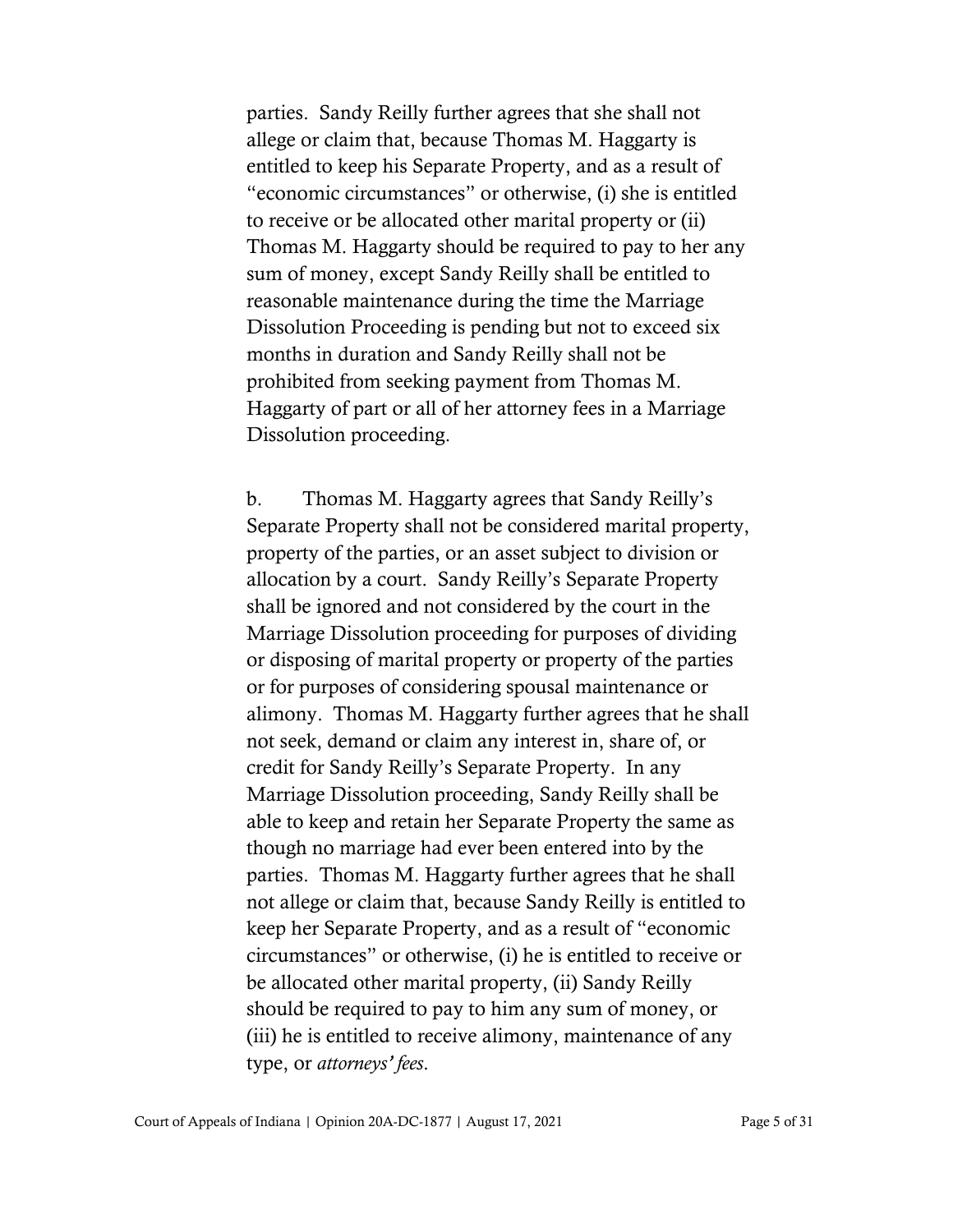9. **Joint Property.** The parties are not prohibited by this Agreement from transferring their Separate Property into joint ownership with each other. Thomas M. Haggarty agrees to transfer the residence he is currently having constructed into joint ownership with Sandy Reilly on or before January 1, 2001, after which date the residence shall be considered joint property for purposes of this Agreement. Thomas M. Haggarty further agrees to maintain a checking account titled jointly with Sandy Reilly with an average balance sufficient to pay ordinary living expenses for a month.Property titled or owned jointly by and between the parties (i) shall become the sole property of the surviving party in the event of the death of one party and (ii) shall be considered marital property in the event of a Marriage Dissolution, to be divided equally between them. For purposes of this paragraph, all household furniture, appliances and furnishings, now owned or hereafter acquired, shall be deemed to be owned jointly by the parties.

(Appellant's App. Vol. 2 at 32-34, 37.) Thomas and Sandra married on July 15, 2000. Sandra had a son from a prior marriage who lived with Thomas and Sandra during their marriage. In addition, the marriage produced a daughter, who was born January 13, 2004.

[3] On March 22, 2018, Sandra filed a petition for dissolution of marriage. On November 21, 2018, Sandra filed motion for partial summary judgment in which she argued Thomas breached their Agreement by failing to maintain the joint checking account for ordinary living expenses, and she filed designated evidence in support thereof. Thomas filed a response in opposition to Sandra's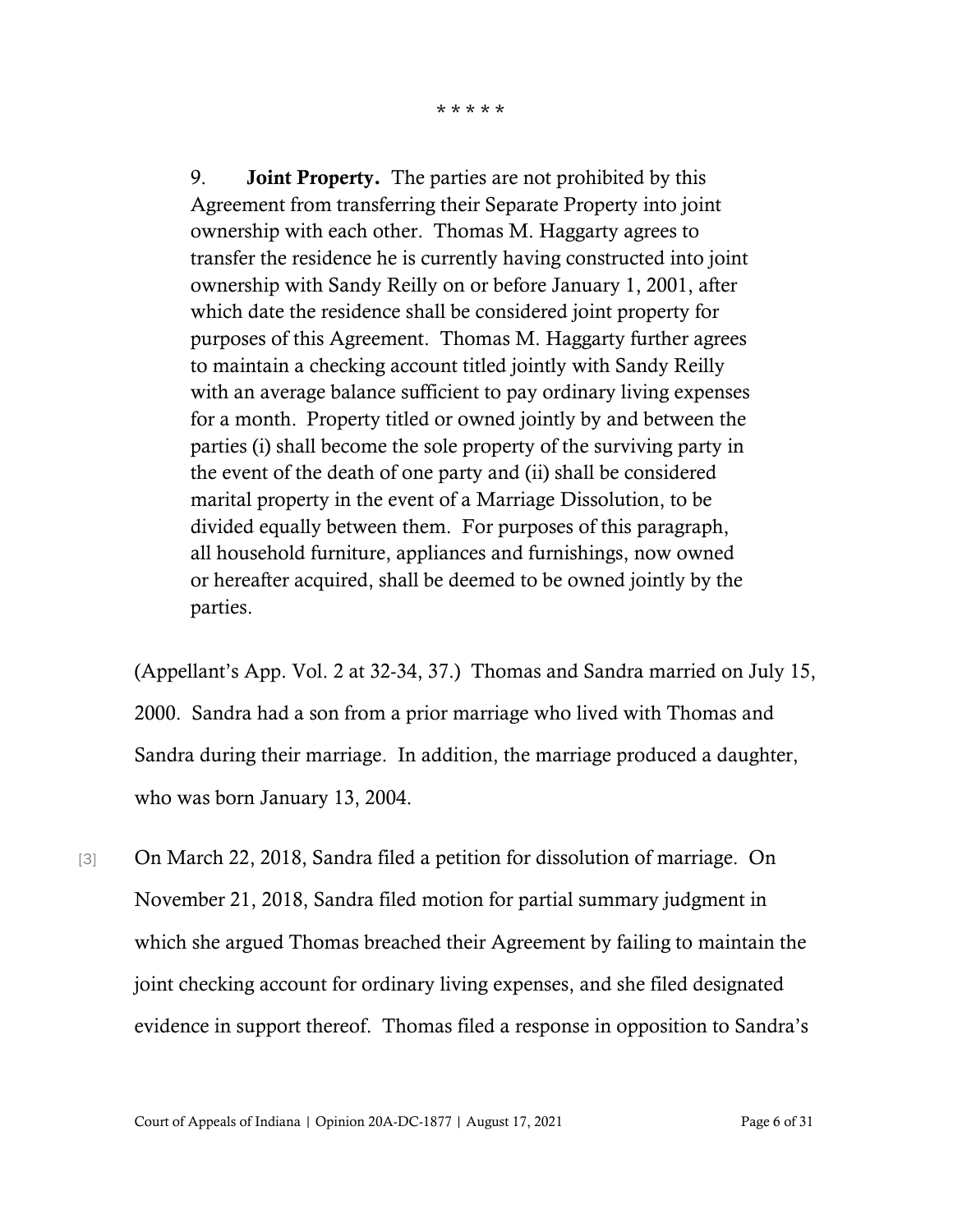motion and a designation of evidence. After Sandra filed a reply brief, the trial court denied Sandra's motion on September 27, 2019. [3](#page-6-0)

- [4] The court set trial on the matter for October 8, 9, and 10, 2019. Sandra filed a motion requesting the court enter special findings of fact and conclusions of law pursuant to Trial Rule 52. Following the hearing, the magistrate took the case under advisement and ordered the parties to submit proposed findings and conclusions. The parties filed those proposed findings and conclusions, but the magistrate did not timely issue an order. As a result, Sandra filed a praecipe with the Indiana Supreme Court pursuant to Indiana Trial Rule 53. The Indiana Supreme Court removed the magistrate and remanded the case to Judge Felts.
- [5] On May 22, 2020, Judge Felts entered a dissolution order that included the following pertinent Findings of Fact:

8. During their marriage, the parties maintained separate finances. [Sandra] had a separate bank account at Three Rivers Federal Credit Union. [Thomas] had a separate bank account at PNC Bank.

9. [Sandra] deposited her income into her separate bank account at Three Rivers Federal Credit Union. Further, [Sandra] deposited child support payments made by her prior born child's father into her separate account. [Sandra] used the funds she deposited into her Three Rivers Federal Credit Union

<span id="page-6-0"></span> $3$  On August 12, 2019, the trial court examined and approved the parties' partial settlement agreement that resolved child custody and support issues for the daughter of the marriage.

Court of Appeals of Indiana | Opinion 20A-DC-1877 | August 17, 2021 Page 7 of 31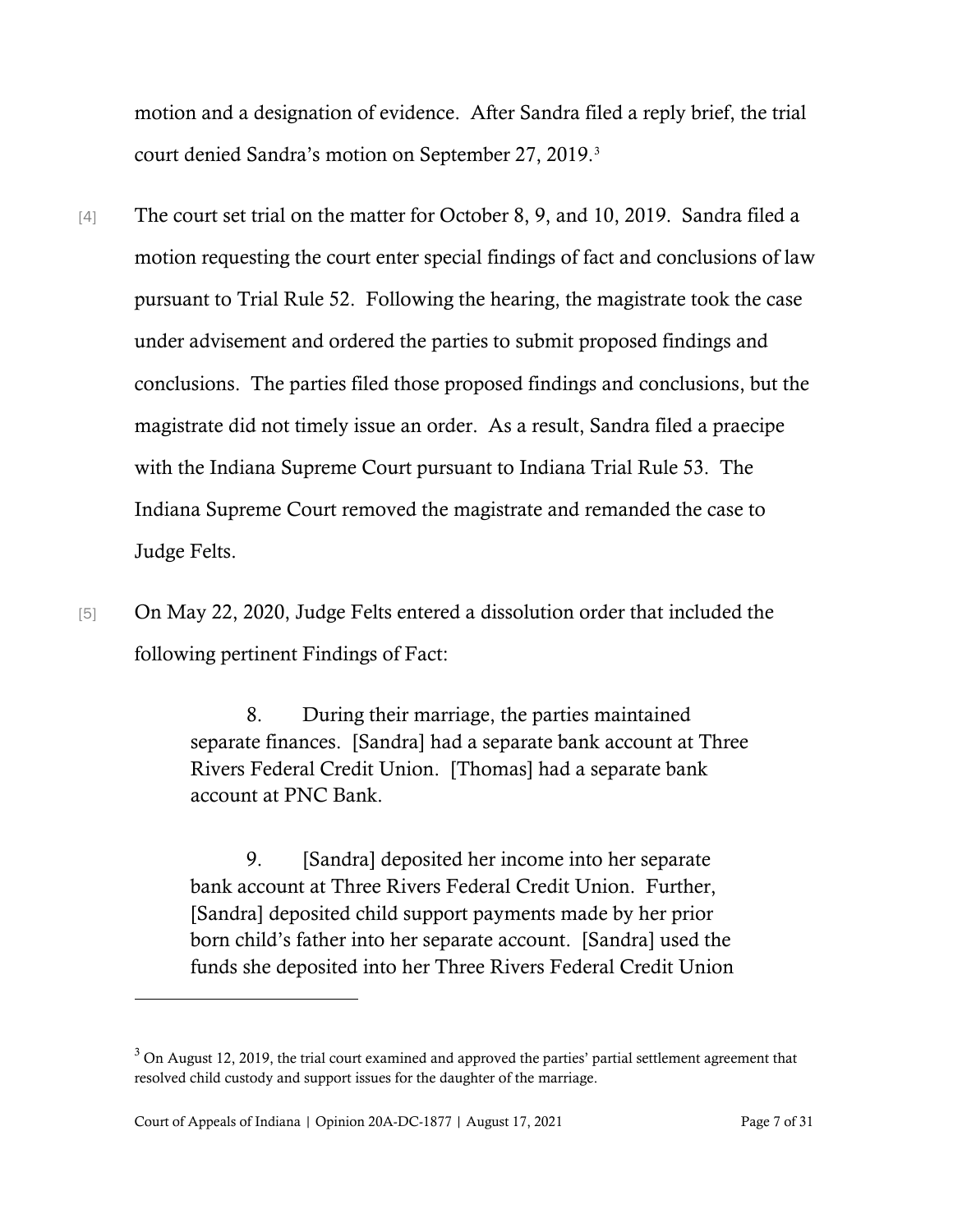account to purchase personal property and for personal expenses. [Sandra]'s Three Rivers Federal Credit Union accounts are her separate property under the Premarital Agreement.

10. [Thomas] deposited his income into his separate bank account. [Thomas] used the funds he deposited into his PNC Bank account for his personal expenses and all the household expenses such as utilities, maintenance, and improvements to the marital home and food. [Thomas]'s PNC Bank accounts are his separate property under the Premarital Agreement.

\* \* \* \* \*

14. The Premarital Agreement required [Thomas] to maintain a checking account titled jointly with [Sandra] with an average balance sufficient to pay ordinary living expenses.

15. On January 31, 2014, following specific discussion of this account during marriage counseling, [Thomas] and [Sandra] opened a joint bank account (#1126) at PNC Bank (hereinafter "PNC Joint Account"). To open the account, the parties had to physically go into the bank and open the account.

16. [Thomas] initially funded this account with \$2,700.00. No further deposits were made. The PNC Joint Account remained open with a positive account balance through and including March 2019 on which date [Thomas] closed the account.

17. [Sandra] paid [son's] expenses and [daughter's] expenses from her Three Rivers Federal Credit Union Account (account number: xxx5203).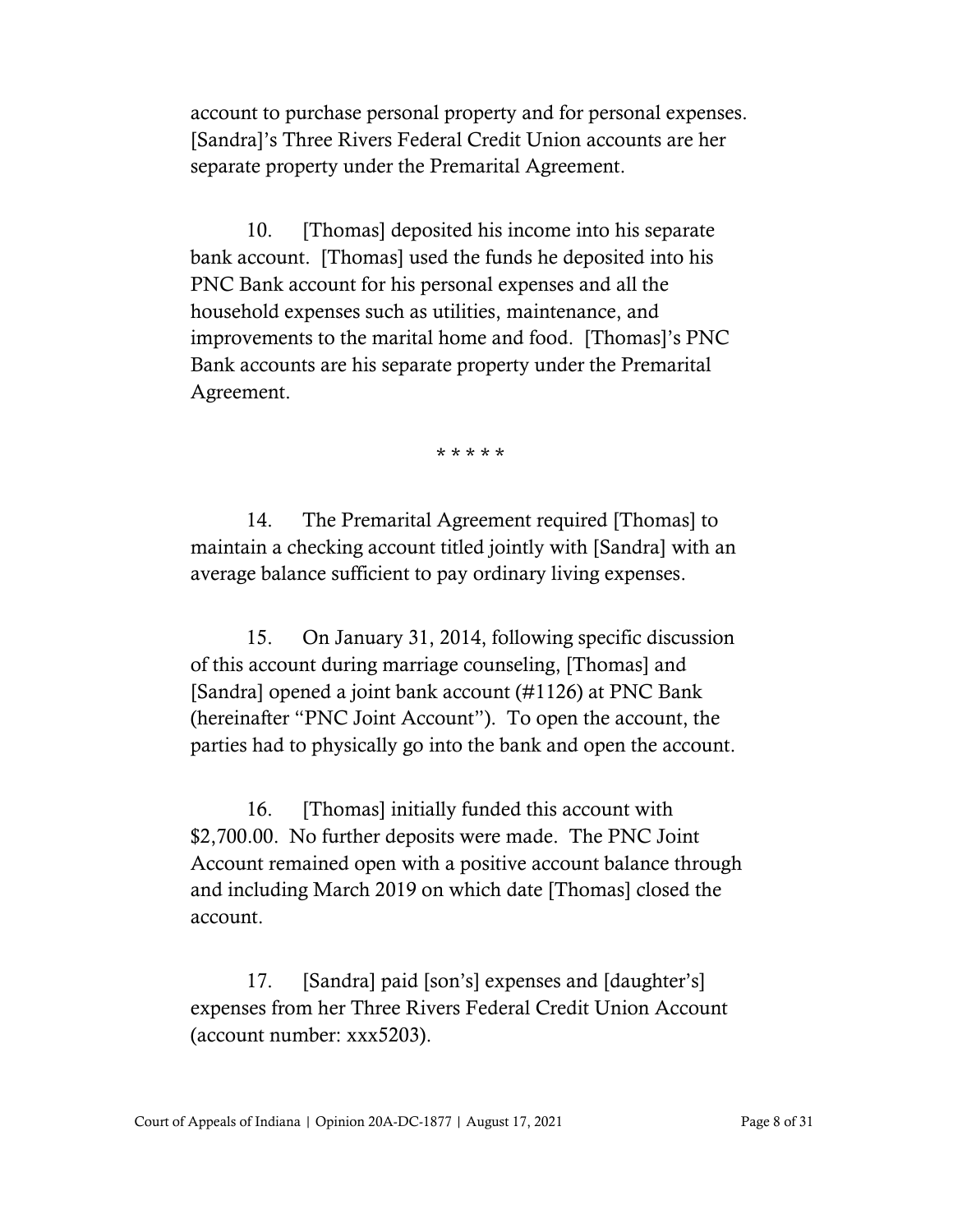18. [Thomas] paid the parties' ordinary expenses and [daughter's] expenses from his PNC Bank accounts.

19. [Sandra] paid ordinary living expenses for the period of time January 31, 2014 through March 22, 2018 as set forth in [Sandra]'s Exhibit 34 C, D and E (excepting certain listed expenses for [son] and the purchase of the 2016 Chevrolet Colorado) as follows:

| 2014 | \$21,721.83 |
|------|-------------|
| 2015 | \$56,402.44 |
| 2016 | \$58,304.67 |
| 2017 | \$57,820.38 |
| 2018 | \$12,588.57 |

These amounts were not ascertainable at the time they were accrued as [Sandra] did not so advise [Thomas] at any time until the filing of this cause of action.

(*Id*. at 20-22) (formatting in original).

[6] Based thereon, the court entered the following pertinent Conclusions:

3. It is foreseeable and reasonably contemplated that "ordinary living expenses" as stated in the parties' Premarital Agreement would include expenses incurred for the parties, and subsequent children and [Sandra]'s child from her previous marriage who primarily resided with the parties during their marriage. *In Re Coyle*, 671 N.E.2d 938, 944 (Ind.Ct.App. 1996), *Morrison v. Sadler*, 821 N.E.2d 15 (Ind.Ct.App. 2005).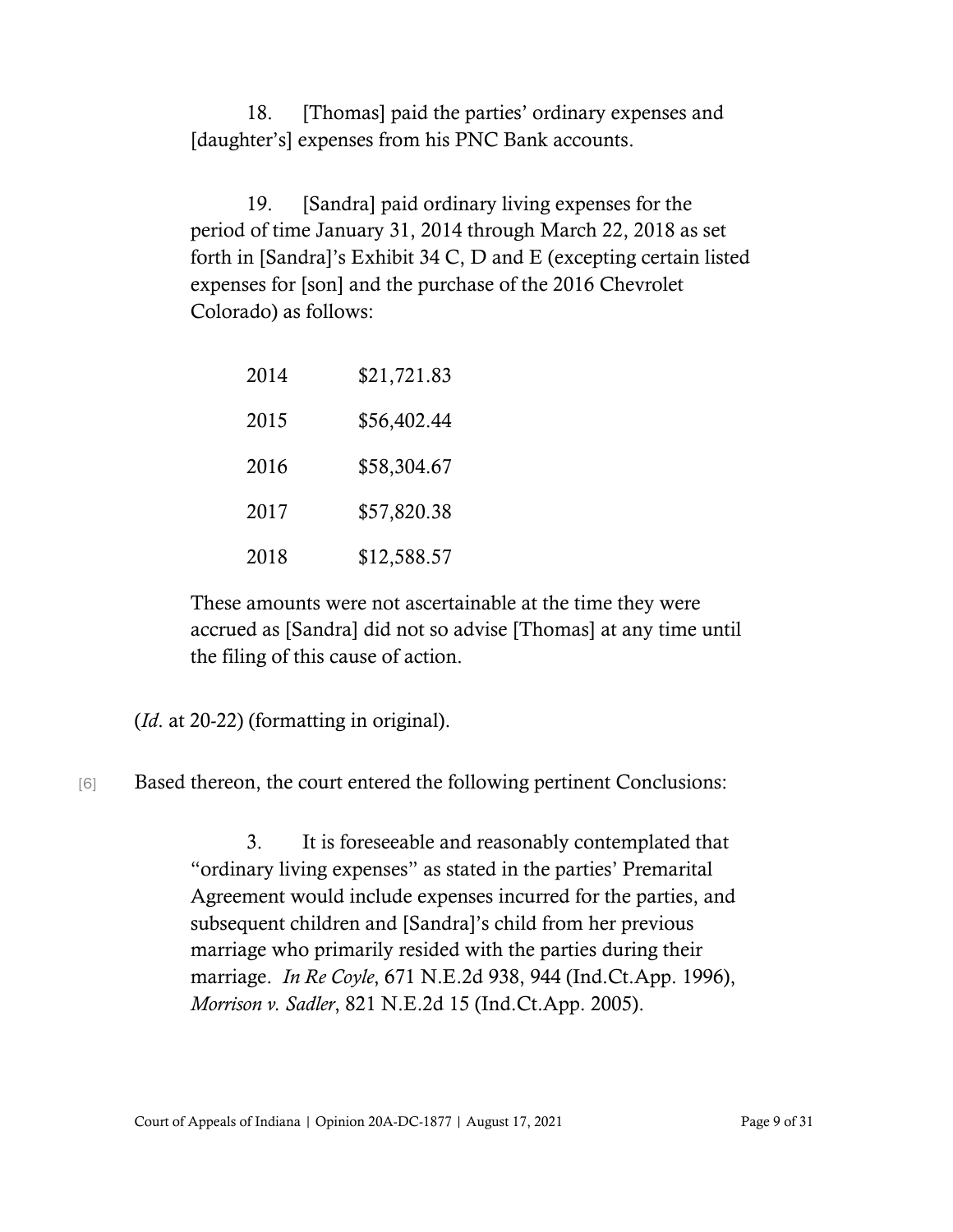4. [Thomas]'s duty to "maintain" a checking account from which ordinary living expenses would be paid began upon the establishment of the account on January 31, 2014.

5. "Ordinary living expenses" include "all" expenses or "everything" (as testified by the parties), supported by various statutory (CFR for example) and case authorities from several jurisdictions.

6. [Thomas]'s failure to maintain the checking account after it was opened and initially funded on January 31, 2014 constitutes a breach of the parties' Premarital Agreement.

7. An award of prejudgment interest in a breach of contract action is warranted if the amount of the claim rests upon a simple calculation and the terms of the contract make such a claim ascertainable. An award of prejudgment interest is proper when the trier of fact does not have to exercise judgment in order to assess the amount of damages. Therefore, an award of prejudgment interest is generally not considered a matter of discretion." WESCO Distribution, Inc. v. Arcelormittal Indiana Harbor LLC, 23 N.E.3d 682, 714 (Ind. Ct. App. 2014) (internal citations omitted).

(*Id*. at 25-26) (formatting & errors in original).

[7] The trial court then ordered, in pertinent part:

8. [Thomas] is obligated to [Sandra] in satisfaction of paragraph 9 of the Premarital Agreement in the sum of \$206,837.89.

9. [Sandra]'s claim for prejudgment interest is DENIED.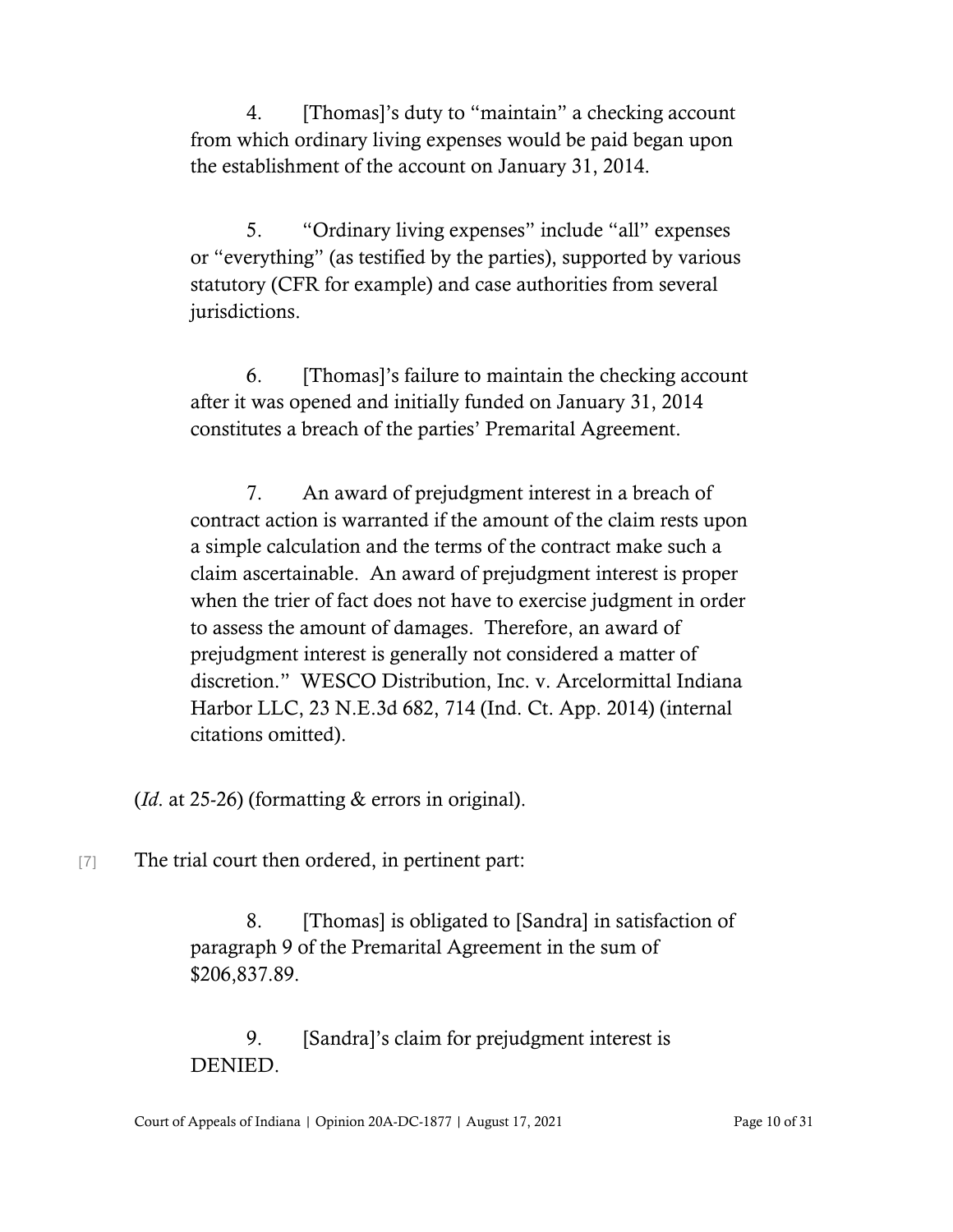(*Id*. at 27.) In total, Thomas was ordered to pay \$498,997.49 pursuant to the Agreement, \$1,183.50 for tax refunds, and \$10,000 for attorney fees.

[8] The next day, April 23, 2020, the trial court's order was distributed to the parties. Thomas's counsel sent three checks<sup>[4](#page-10-0)</sup> to cover the judgment against Thomas, along with three releases of judgment, on April 27, 2020. [5](#page-10-1) On May 6, 2020, Sandra signed three Releases composed by her counsel, and the Releases were filed with the trial court on May 13, 2020. The Releases provided:

### RELEASE OF JUDGMENT

Comes now Sandra Haggarty, and hereby releases the judgment entered in the above-captioned cause of action against Respondent, Thomas M. Haggarty, in the amount of [one of the three amounts paid] as stated in the parties' Decree of Dissolution of Marriage entered by the Court on April 22, 2020, as the same has been paid and satisfied.

(*Id*. at 234-36.)

[9] Then, on May 27, 2020, Sandra filed objections to her own Releases. Therein she alleged:

> The Petitioner objects because the Judgment payments made by Respondent did not include accrued interest, the accrued interest

<span id="page-10-0"></span><sup>&</sup>lt;sup>4</sup> The three checks were \$498,997.49 ordered pursuant to the Agreement, \$1,183.50 for tax refunds, and \$10,000 for attorney fees.

<span id="page-10-1"></span><sup>5</sup> Thomas asserts all three checks had cleared the bank account before May 2, 2020. (*See* Appellant's App. Vol. 3 at 9.) However, Exhibits B and C, which would have verified that assertion, are missing from the Appendix. (*See id.* at 17-18 (where attachments skip from Exhibit A to Exhibit I).)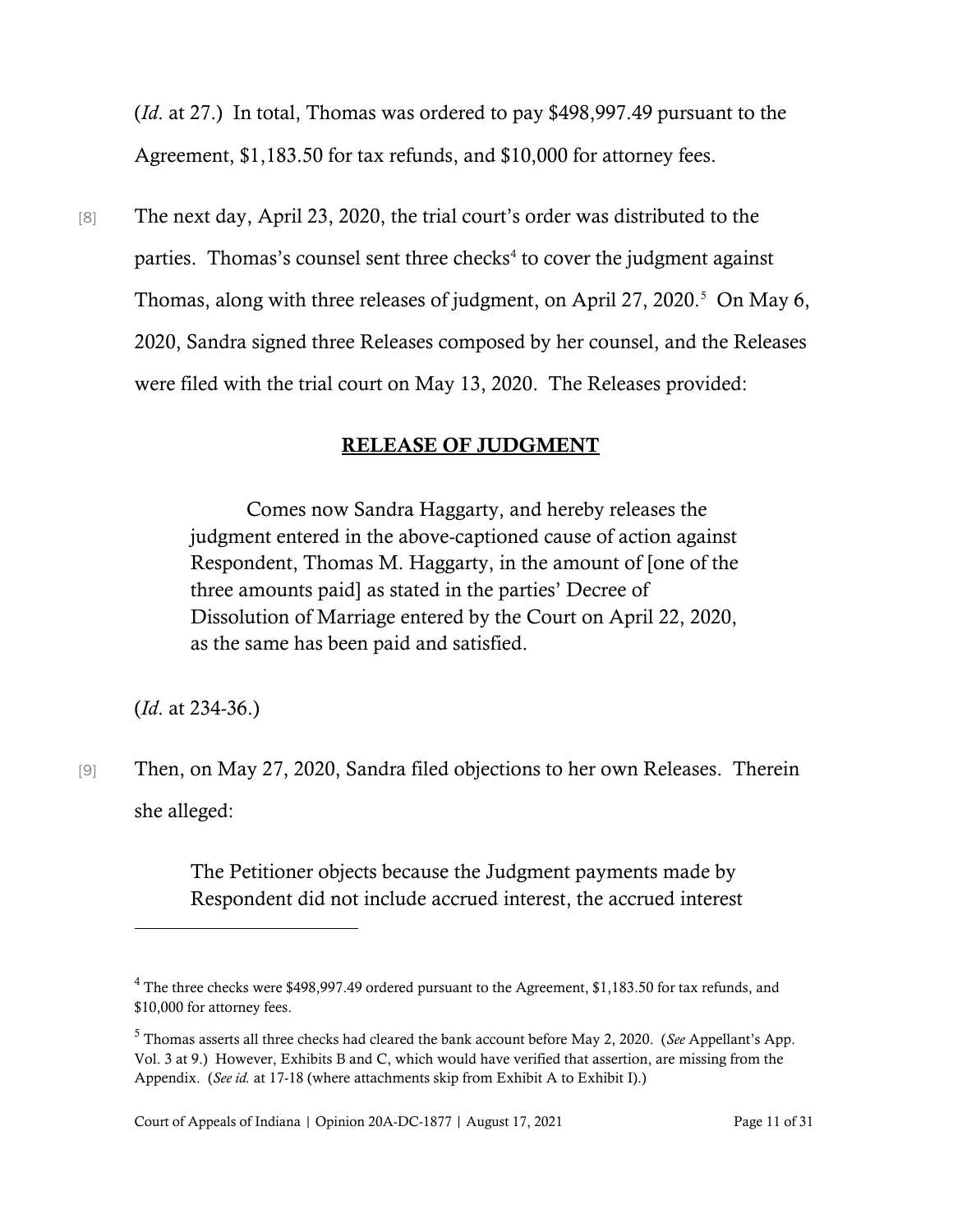was not waived by the Petitioner and the Respondent refuses to pay the accrued interest. Petitioner states:

- 1. Each of the three (3) "Release of Judgment" filed on May 13, 2020 correctly reflect payment in full by the Respondent of the Judgment amount reflected in the Release and in the April 22, 2020 Decree of Dissolution, but without accrued interest.
- 2. Pursuant [to] Trial Rule 58(D), payment in full of a Judgment includes accrued interest and court costs, if any.
- 3. The Petitioner has made demand upon the Respondent for accrued interest and he has refused to pay the same.

Wherefore, the Petitioner respectfully submits this objection to each of the three (3) "Release of Judgment" previously filed and requests the withdrawal of the Releases of Judgments of May 13, 2020 for the reason that Respondent has not paid and refuses to pay the accrued interest to which Petitioner is entitled.

(*Id*. at 237.) That same day, Thomas filed objections to Sandra's objections. In his objections, Thomas asserted Sandra could not be heard to object because her Releases indicate the judgments had "been paid and satisfied." (*Id*. at 239) (emphases in original). On September 8, 2020, the court held a telephonic conference regarding the objections and took the matter under advisement.

Court of Appeals of Indiana | Opinion 20A-DC-1877 | August 17, 2021 Page 12 of 31 [10] On September 10, 2020, Sandra filed a "Statement of Petitioner, Sandra Haggarty, Notifying Clerk of Partial Payment of Judgment[,]" (*id*. at 244) (full capitalization removed), and motion for hearing on her May 27, 2020, objections. On September 15, 2020, Thomas filed an objection to Sandra's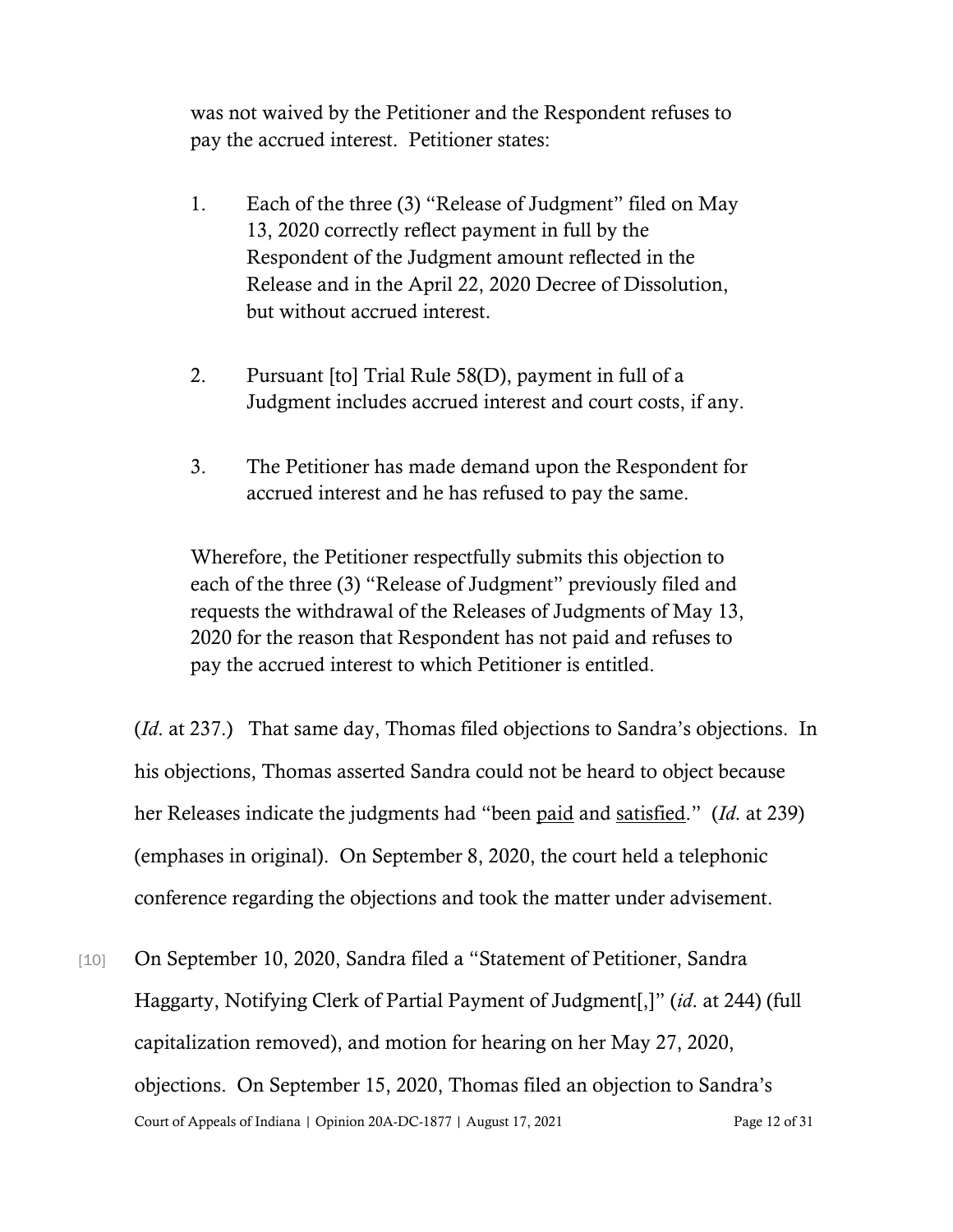request for further hearing and a request for attorneys' fees. The court held a second hearing on October 1, 2020. On October 2, 2020, the court entered an order that provided:

As the Court find's Petitioner's releases are unambiguous, Petitioner's Objection to Satisfaction/Release of Judgments is DENIED. Respondent's Request for Attorney Fees in the amount of \$2,610.75, per his affidavit filed on October 1, 2020, is GRANTED.

(*Id*. at 28) (formatting in original).

# Discussion and Decision

- [11] Before we address the issues raised by the parties, we must settle a disagreement about whether the trial court made, or could make, findings of fact that required credibility determinations or the weighing of evidence. Sandra insists: "Judge Felts' judgment does not include any credibility determinations or suggest that determination of any material issue required weighing conflicting evidence or deciding the credibility of testimony." (Sandra's Reply Br. at 14.) She asserts Judge Felts could not have done so because he "*did not hear or observe the testimony of the witnesses*." (*Id*. at 13 (italics in original).)
- [12] In 2014, our Indiana Supreme Court held a father's due process rights were violated when a successor magistrate, who reviewed the record but had not heard the evidence at the hearing, entered the findings and conclusions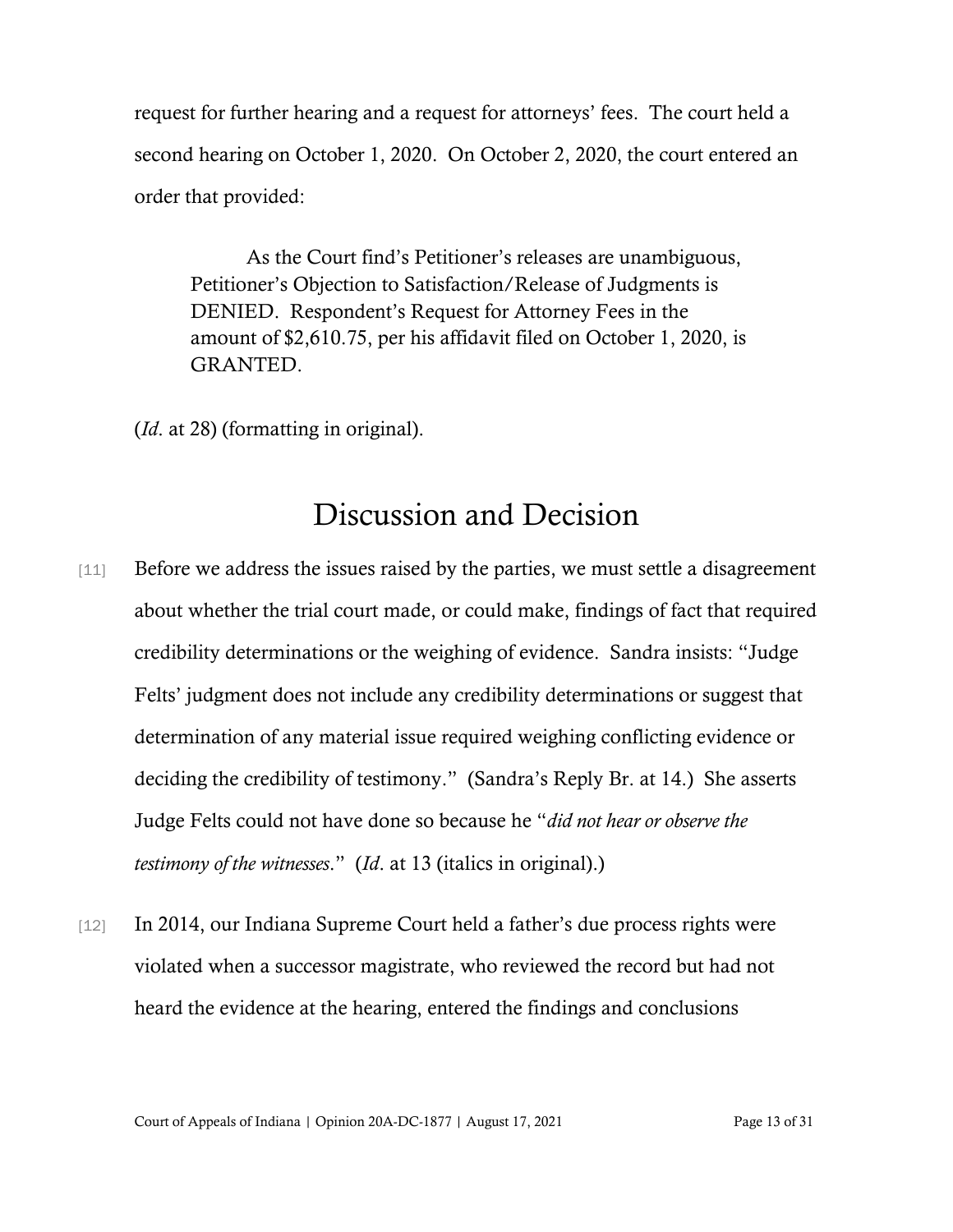recommending termination of father's parental rights. *In re I.P*., 5 N.E.3d 750, 751 (Ind. 2014). The Court explained:

A party is entitled to a determination of the issues by the judge who heard the evidence, and, where a case is tried to a judge who resigns before determining the issues, a successor judge cannot decide the issues or enter findings without a trial *de novo*. When a successor judge who did not hear the evidence or observe the witnesses' demeanor attempts to weigh evidence and make credibility determinations, the judge "is depriving a party of an essential element of the trial process."

It is precisely because the judge or magistrate presiding at a termination hearing has a superior vantage point for assessing witness credibility and weighing evidence that we give great deference to a trial court's decision to terminate a parent's rights. But in this case, the magistrate who reported recommended findings and conclusions to the judge did not hear the evidence or observe the witnesses firsthand.

*Id.* at 752 (italics in original; internal citations omitted). That language suggests, as Sandra asserts, that Judge Felts could not have determined any issues of credibility without holding a hearing to "observe the witnesses firsthand." *Id*.

[13] However, the Court in *I.P.* also noted:

Father did not agree to have [the successor magistrate] recommend findings and conclusions based on a review of the record. *See Farner v. Farner*, 480 N.E.2d 251, 257-58 (Ind. Ct. App. 1985) (concluding parties may stipulate to have a successor judge who did not preside at evidentiary hearing decide the issues based on the record).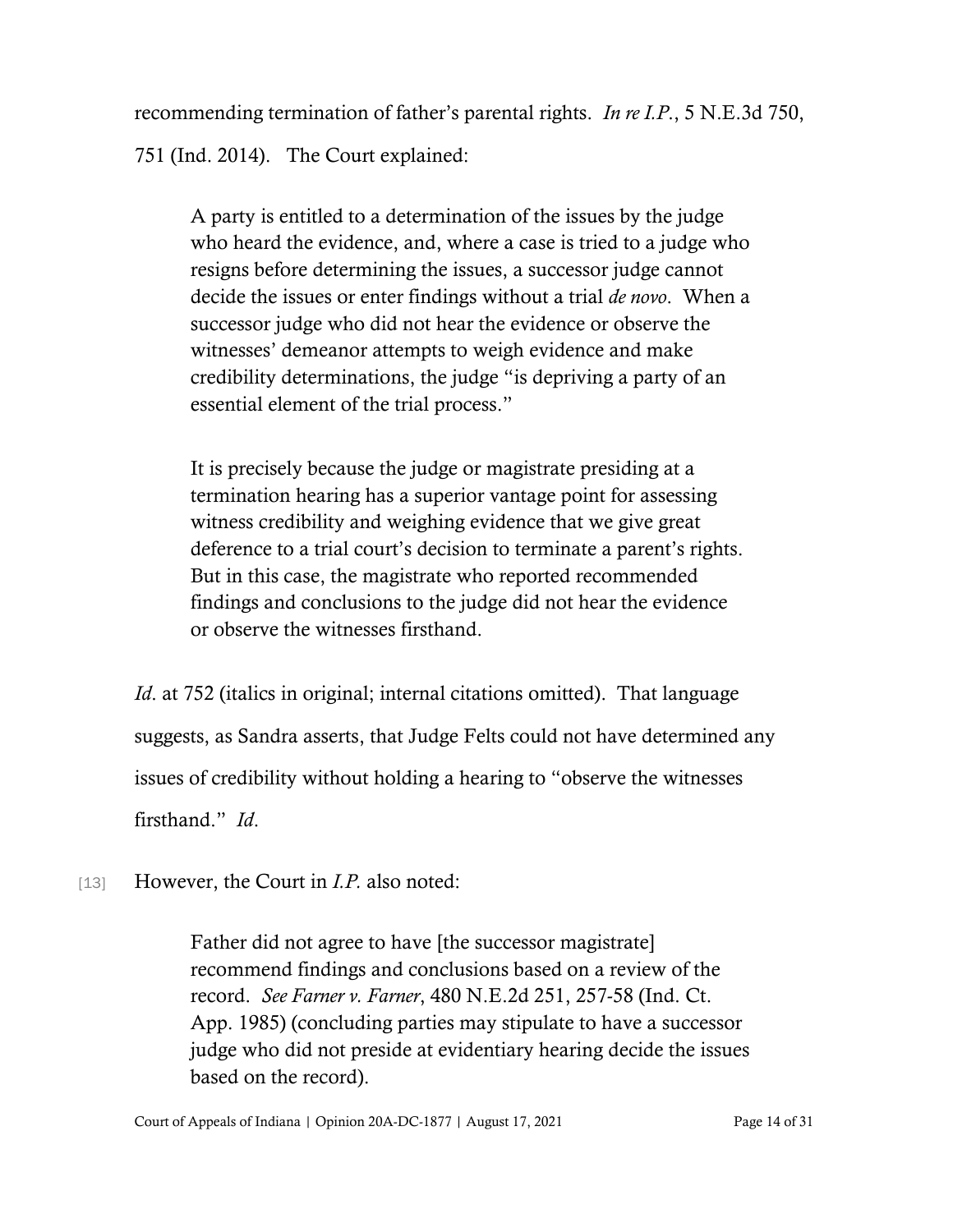*Id*. Similarly, in another termination case decided the same day based on nearly identical facts, our Indiana Supreme Court noted:

Nor did Mother waive her due process right by failing to object, as [the Department of Child Services] alleged. Rather, it appears Mother was unaware of [the second magistrate's] involvement in the case until after entry of the termination order, which she challenged on appeal. In accord with *In re I.P.*, we find the procedure used by the trial court violated Mother's due process rights.

*In re S.B.*, 5 N.E.3d 1152, 1154 (Ind. 2014). Thus, though neither the Father in *I.P.* nor the Mother in *S.B.* waived the right to due process by agreeing that a successor magistrate could enter findings based on the record of the hearing, our Indiana Supreme Court reaffirmed the nearly thirty-year-old holding in *Farner* that parties can stipulate to having a successor judge rule based on the record without holding a new hearing. *See id*. (citing *Farner*, 480 N.E.2d at 257- 58, to support that "parties may stipulate to have successor judge who did not preside at evidentiary hearing decide the issues based on the record").

[14] Herein, after the Indiana Supreme Court assigned the case to Judge Felts, he entered an order that provided:

> On February 3, 2020, the Indiana Supreme Court entered its Order Remanding Jurisdiction, directing this cause be remanded to the Honorable Thomas J. Felts to take further action in the cause. Accordingly, Judge Felts will listen to the recording of the October 8, 2019 hearing regarding the Verified Petition for Dissolution of Marriage (filed March 22, 2018), review any exhibits admitted into evidence and enter a dispositional Order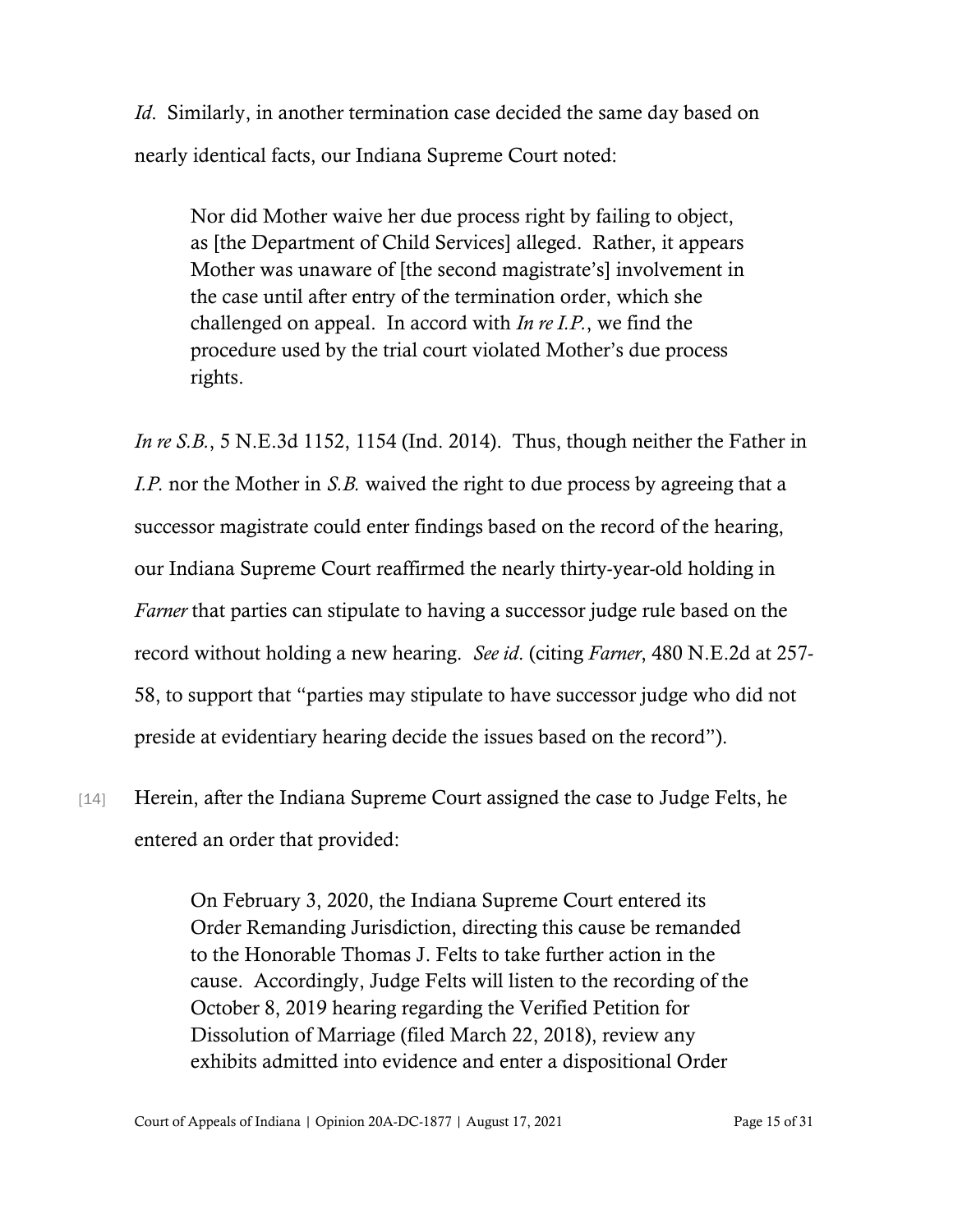unless either party objects by February 15, 2020. If either party objects, a new hearing shall be scheduled.

(Appellant's App. Vol. 2 at 233.) Neither Thomas nor Sandra objected to Judge Felts ruling based on the recording of the hearing and the admitted exhibits. Therefore, Sandra waived the due process requirement that the fact-finder observe the witnesses at the hearing. *See Farner*, 480 N.E.2d at 257 ("like other elements of due process, this right [requiring the trier of fact hear the evidence before determining credibility or weighing the evidence] may be waived"). We accordingly reject Sandra's assertion that Thomas needed to request a new hearing before Judge Felts could determine credibility or weigh evidence, and we will review Judge Felts' Findings and Conclusions in the same manner as any other judgment entered by a trier of fact after trial has been held.

[15] Sandra requested the entry of findings and conclusions. In such a circumstance, our standard of review is well settled:

> First, we determine whether the evidence supports the findings and second, whether the findings support the judgment. In deference to the trial court's proximity to the issues, we disturb the judgment only where there is no evidence supporting the findings or the findings fail to support the judgment. We do not reweigh the evidence, but consider only the evidence favorable to the trial court's judgment. Challengers must establish that the trial court's findings are clearly erroneous. Findings are clearly erroneous when a review of the record leaves us firmly convinced a mistake has been made. However, while we defer substantially to findings of fact, we do not do so to conclusions of law. Additionally, a judgment is clearly erroneous under Indiana Trial Rule 52 if it relies on an incorrect legal standard. We evaluate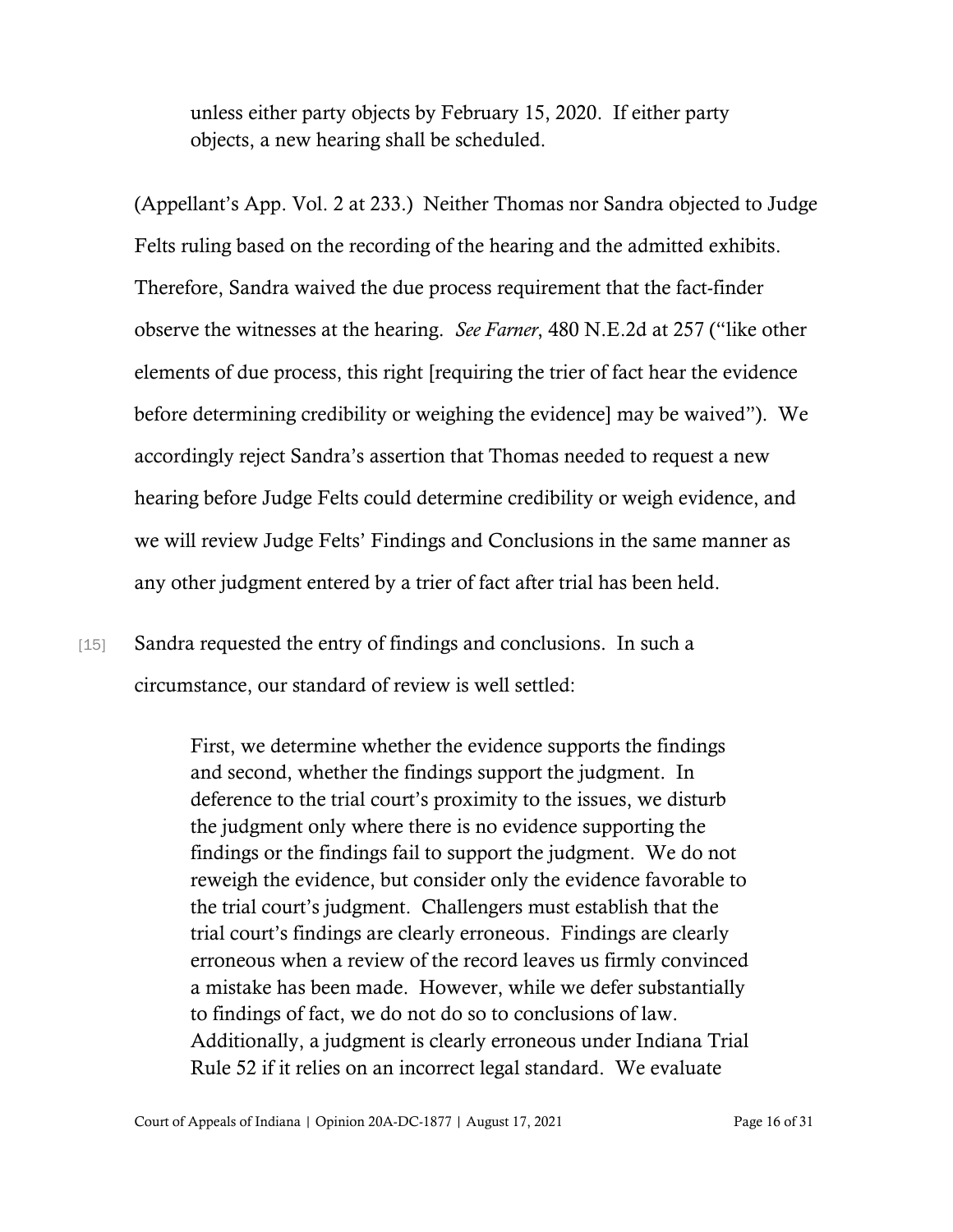questions of law de novo and owe no deference to a trial court's determination of such questions.

*Moriarty v. Moriarty*, 150 N.E.3d 616, 626 (Ind. Ct. App. 2020) (quoting *Trabucco v. Trabucco*, 944 N.E.2d 544, 548-49 (Ind. Ct. App. 2011), *trans. denied*), *trans. denied*. We accept unchallenged findings as true, *M.M. v. A.C.*, 160 N.E.3d 1133, 1135 (Ind. Ct. App. 2020), and we will affirm "if the unchallenged findings are sufficient to support the judgment." *Moriarty*, 150 N.E.3d at 626.

[16] Finally, two of the issues raised by the parties require consideration of the language found in the premarital agreement entered by the parties. "Premarital agreements have long been recognized as valid contracts in Indiana, 'as long as they are entered into freely and without fraud, duress, or misrepresentation, and are not unconscionable.'" *Fetters v. Fetters*, 26 N.E.3d 1016, 1020 (Ind. Ct. App. 2015) (quoting *Rider v. Rider*, 669 N.E.2d 160, 162 (Ind. 1996)), *trans. denied*. Accordingly, "[s]tandard principles regarding contract formation and interpretation apply to premarital agreements." *Id*.

> "To interpret a contract, a court first considers the parties' intent as expressed in the language of the contract." A court should read all of the provisions "as a whole to accept an interpretation that harmonizes the contract's words and phrases and gives effect to the parties' intentions as established at the time they entered the contract." As premarital agreements are favored by the law, they will be liberally construed to realize the parties' intentions. If the terms of the contract are unambiguous, "the intent of the parties must be determined from the four corners of the document." If the terms are ambiguous, the court may consider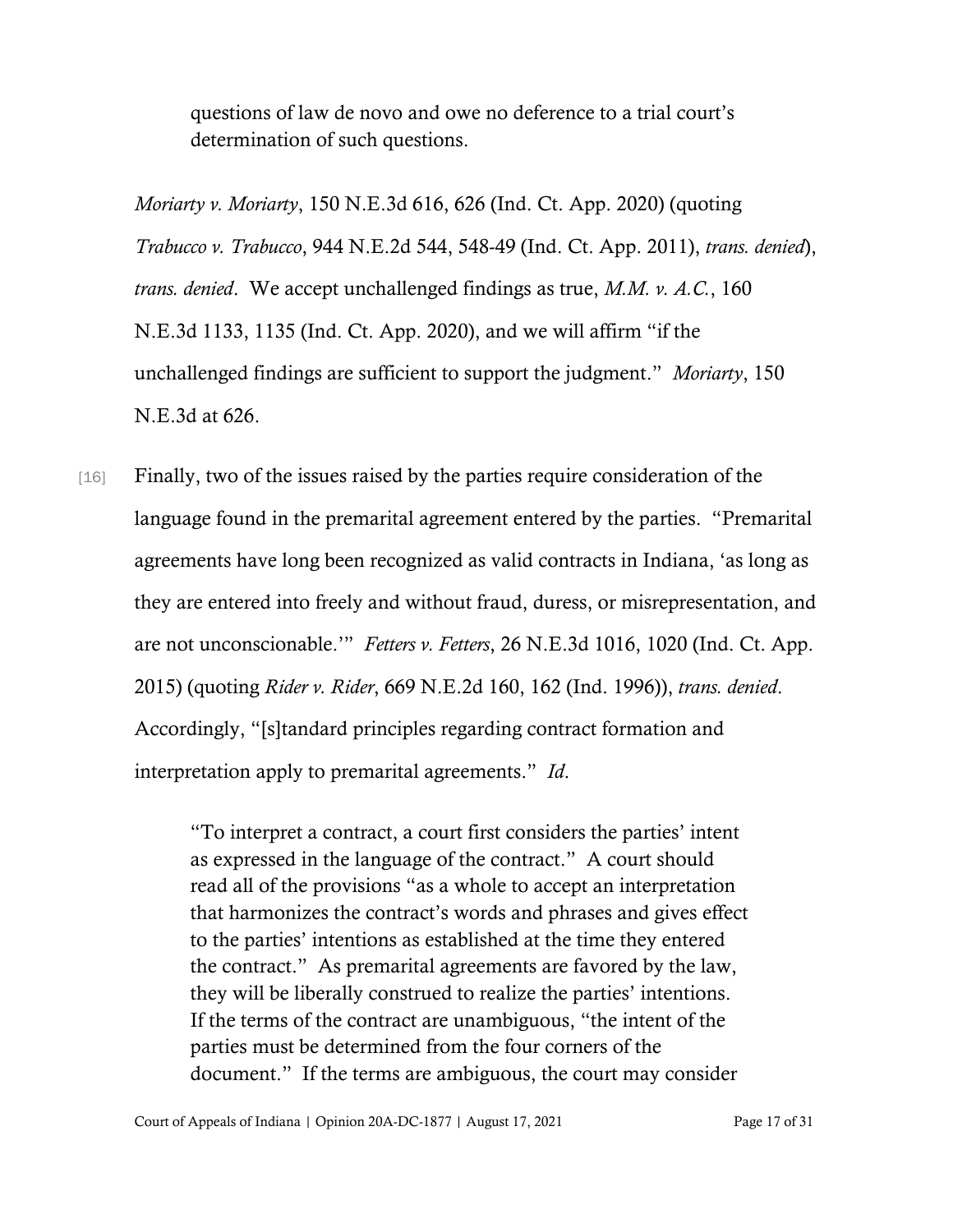parol evidence to clarify the ambiguity. "The terms of a contract are ambiguous only when reasonably intelligent persons would honestly differ as to the meaning of those terms."

*Thompson v. Wolfram*, 162 N.E.3d 498, 504 (Ind. Ct. App. 2020) (internal citations omitted), *reh'g denied*.

#### *1. Joint Checking Account*

[17] Sandra and Thomas raise separate arguments alleging the trial court erred in its interpretation of the Agreement's requirement for a joint checking account. The Agreement provided: "Thomas M. Haggarty further agrees to maintain a checking account titled jointly with Sandy Reilly with an average balance sufficient to pay ordinary living expenses for a month." (Appellant's App. Vol. 2 at 37.) Sandra asserts the trial court improperly interpreted Thomas' duty to "maintain" the checking account, while Thomas asserts the court misinterpreted the meaning of "ordinary living expenses." We address each argument separately.

#### A. Date Obligation to Maintain a Joint Checking Account Accrued

[18] Regarding the joint checking account, the trial court concluded:

4. [Thomas]'s duty to "maintain" a checking account from which ordinary living expenses would be paid began upon the establishment of the account on January 31, 2014.

\* \* \* \* \*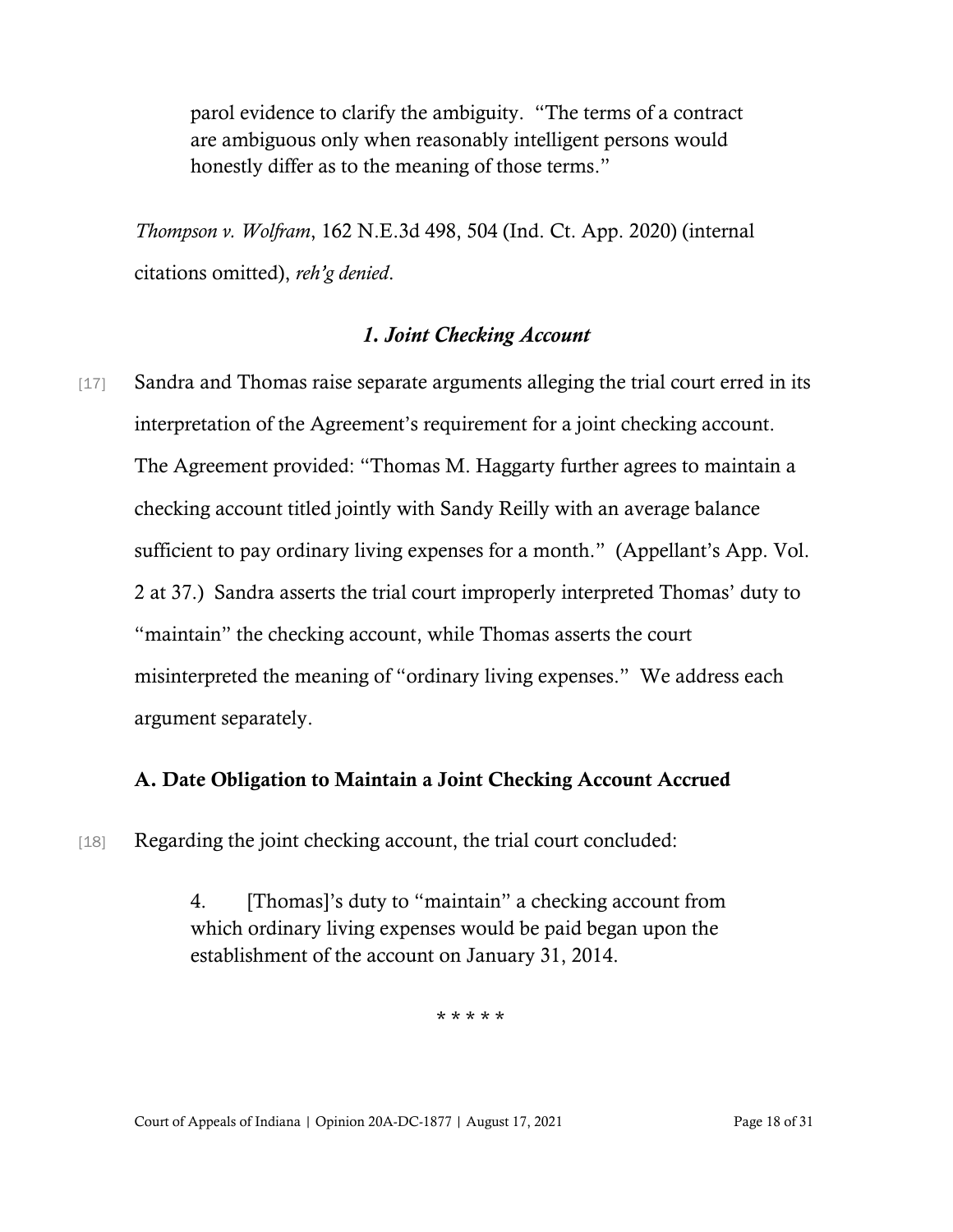6. [Thomas]'s failure to maintain the checking account after it was opened and initially funded on January 31, 2014 constitutes a breach of the parties' Premarital Agreement.

(*Id*. at 25.) In support of its conclusions, the trial court found:

14. The Premarital Agreement required [Thomas] to maintain a checking account titled jointly with Sandy Reilly with an average balance sufficient to pay ordinary living expenses.

15. On January 31, 2014, following specific discussion of this account during marriage counseling, [Thomas] and [Sandra] opened a joint bank account (#1126) at PNC Bank (hereinafter "PNC Joint Account"). To open the account, the parties had to physically go into the bank and open the account.

16. [Thomas] initially funded this account with \$2,700.00. No further deposits were made. The PNC Joint Account remained open with a positive account balance through and including March 2019 on which date [Thomas] closed the account.

\* \* \* \* \*

18. [Thomas] paid the parties' ordinary expenses and [daughter's] expenses from his PNC Bank accounts.

19. [Sandra] paid ordinary living expenses for the period of time January 31, 2014 through March 22, 2018 as set forth in [Sandra]'s Exhibit 34 C, D and E (excepting certain listed expenses for [prior-born son] and the purchase of the 2016 Chevrolet Colorado) as follows:

2014 \$21,721.83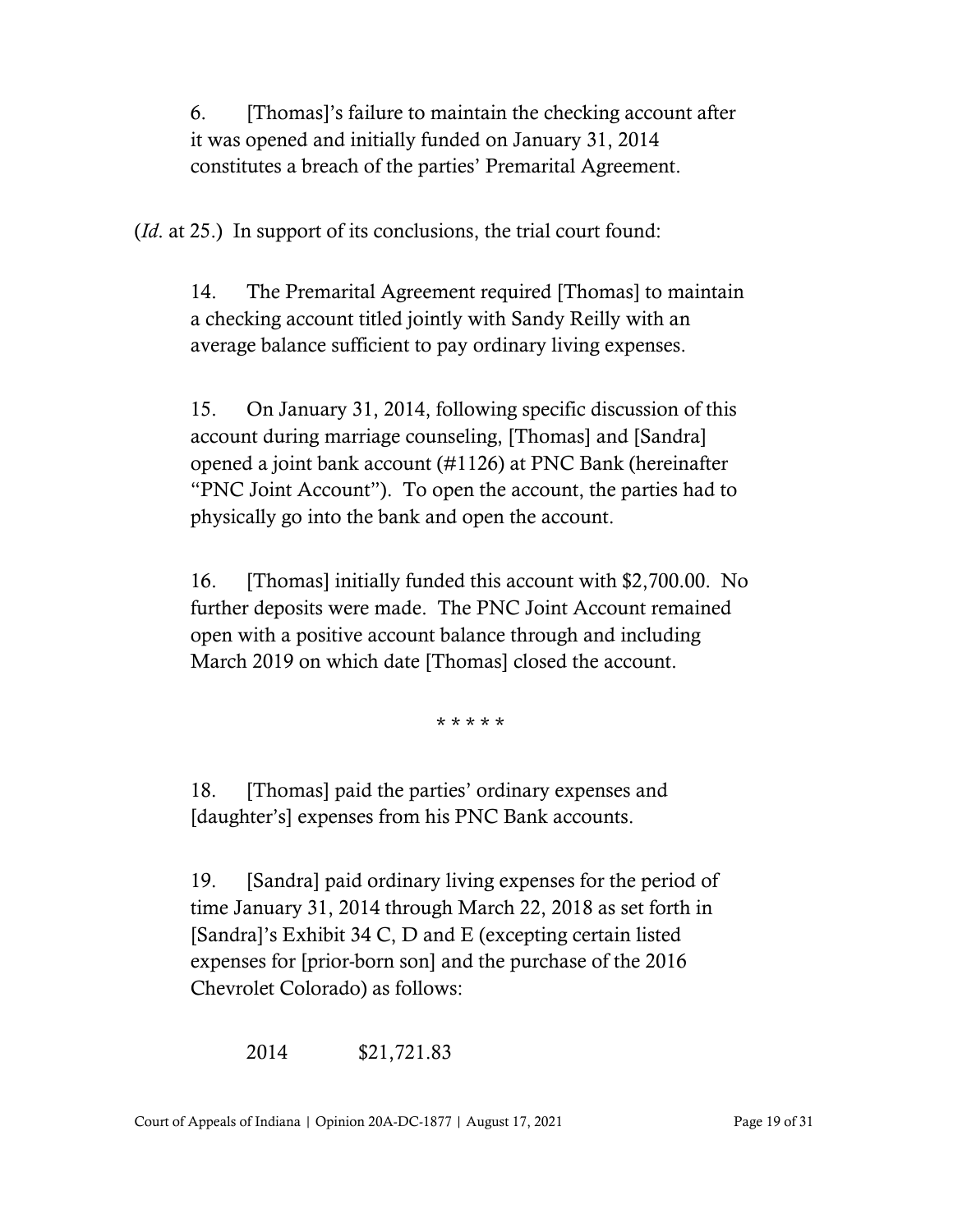| 2015 | \$56,402.44 |
|------|-------------|
| 2016 | \$58,304.67 |
| 2017 | \$57,820.38 |
| 2018 | \$12,588.57 |

(*Id*. at 21-22.)

- [19] Sandra argues the trial court erred by concluding that Thomas's obligation to maintain the checking account began when the account was established in 2014, rather than in July 2000 when they married. According to Sandra, the court's decision improperly limited her breach of contract claim because the term "maintain" also necessarily includes a requirement that Thomas bring the account into existence, such that Thomas should be held liable for all the years in which he failed to set up the account. (*See* Appellant's Br. at 21.)
- Court of Appeals of Indiana | Opinion 20A-DC-1877 | August 17, 2021 Page 20 of 31 [20] Contrary to Sandra's argument, we find no explicit or implicit finding in the trial court's order suggesting a duty to "maintain" the checking account did not also include an obligation to "create" the checking account. Instead, the court found "the parties had to physically go into the bank" together to open the account, which did not happen until January 31, 2014. (Appellant's App. Vol. 2 at 21.) As Sandra herself notes in her brief, the parties provided conflicting evidence and arguments at trial about which of them was to blame for the account not being created before 2014. (*See* Appellant's Br. at 23 (noting Thomas "asserted he was relieved of the obligation from July 15, 2000 until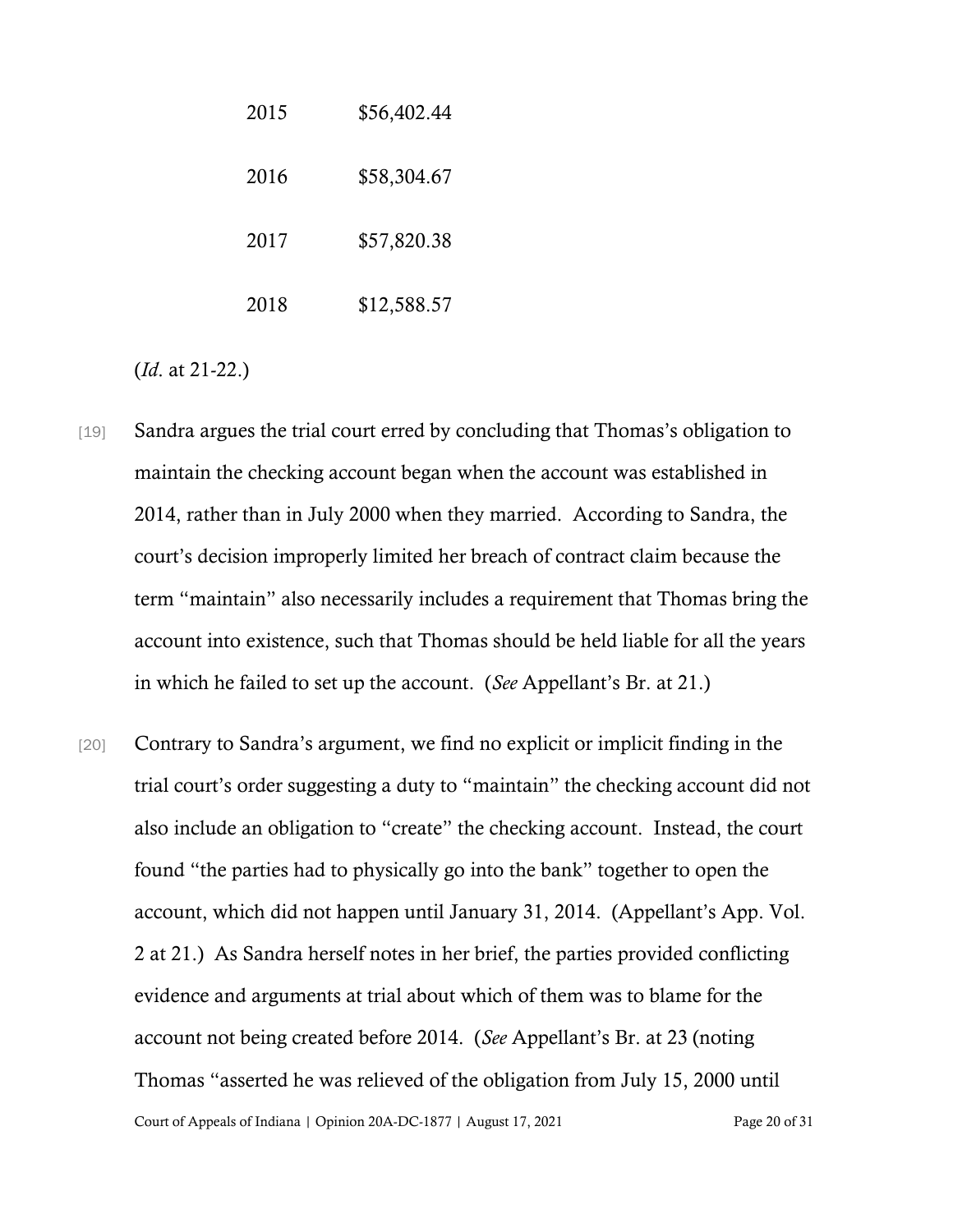January 31, 2014 due to 'misconduct' by Sandra[,]" who did not go to the bank).) Just as Sandra could not set up the joint account by herself at the bank, Thomas also was not able. While Sandra may wish the court had ruled in her favor based on the conflicting evidence in the record, we cannot reweigh the evidence or assess the credibility of the witnesses. *See Bringle v. Bringle*, 150 N.E.3d 1060, 1073 (Ind. Ct. App. 2020) ("We may not reweigh the evidence or assess the credibility of the witnesses, and we will consider only the evidence most favorable to the trial court's disposition of the marital property."), *trans. denied*. Instead, we affirm the trial court's judgment if it is supported by conclusions that are supported by findings, which themselves are supported by the evidence. *Id*. at 1064-65. As Thomas' testimony supports the court's findings and judgment, we will not disturb the court's judgment as to this issue.<sup>[6](#page-20-0)</sup> *See*, *e.g*., *id*. at 1074 (rejecting, as a request to reweigh evidence, a wife's assertion that "various evidence presented to the trial court would have better supported an unequal division of the marital estate in her favor").

#### B. Meaning of "Ordinary Living Expenses"

<span id="page-20-0"></span><sup>&</sup>lt;sup>6</sup> Moreover, we note that the trial court's findings would not have supported awarding additional breach of contract damages to Sandra for the years from 2000-2014 because, while the court found Sandra paid the ordinary living expenses from 2014 to 2018, the trial court also found "[Thomas] paid the parties' ordinary expenses and [daughter's] expenses from his PNC Bank accounts." (Appellant's App. Vol. 2 at 22.) (*See also id*. at 20 ("[Thomas] used the funds he deposited into his PNC Bank account for his personal expenses and all the household expenses such as utilities, maintenance, and improvements to the marital home and food.").) As the court found Thomas paid the ordinary living expenses in all other years, Sandra would not have been entitled to additional damages for those years.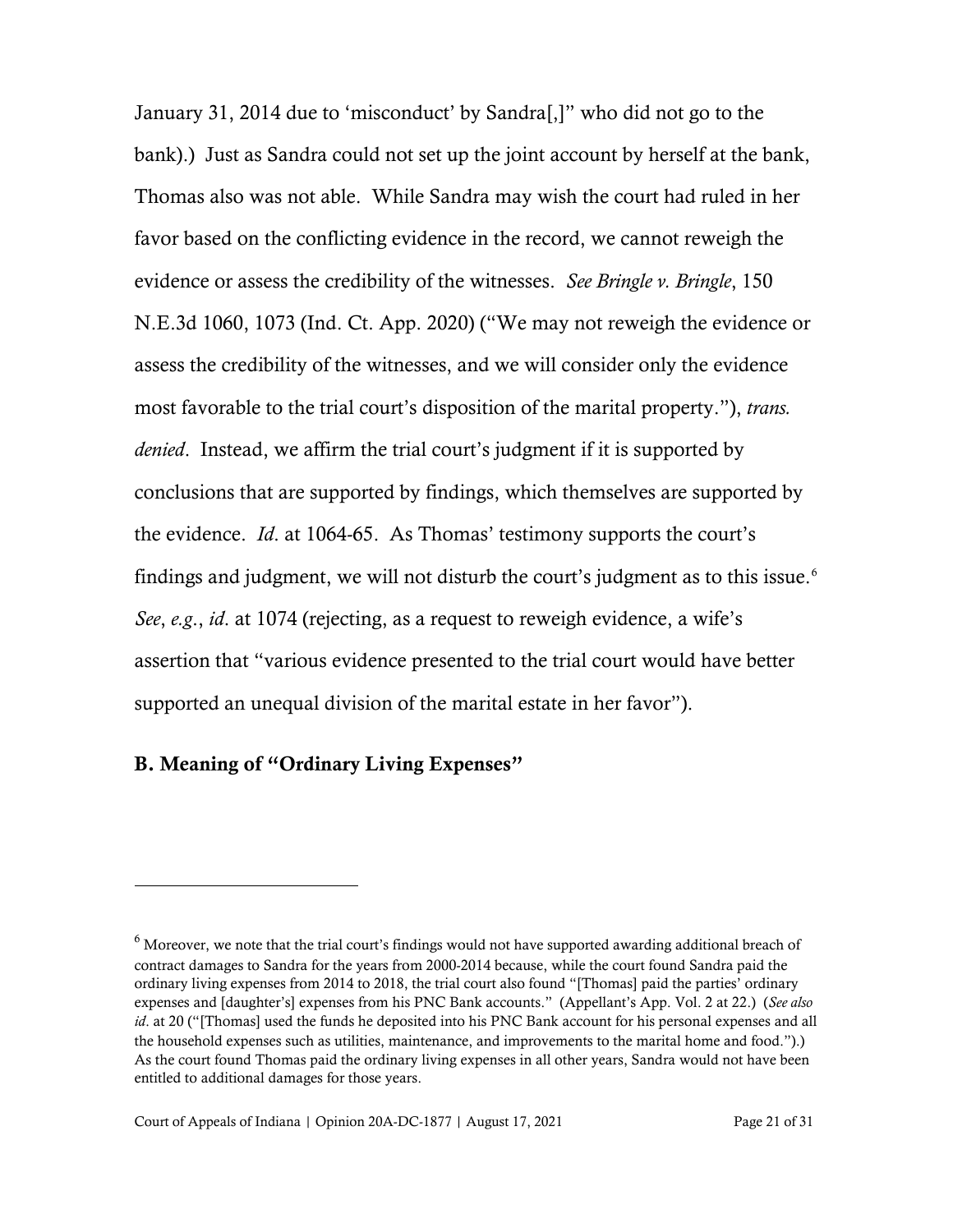[21] In his cross-appeal, Thomas asserts the trial court erred when it considered parol evidence to determine the meaning of "ordinary living expenses" in the Agreement's requirement that Thomas "maintain a checking account titled jointly with Sandy Reilly with an average balance sufficient to pay ordinary living expenses for a month." (Appellant's App. Vol. 2 at 37.) The trial court concluded:

> 3. It is foreseeable and reasonably contemplated that "ordinary living expenses" as stated in the parties' Premarital Agreement would include expenses incurred for the parties, any subsequent children and [Sandra]'s child from her previous marriage who primarily resided with the parties during their marriage.

> > \* \* \* \* \*

5. "Ordinary living expenses" include "all" expenses or "everything" (as testified by the parties), supported by various statutory (CFR for example) and case authorities from several jurisdictions.

(*Id*. at 25) (internal citations omitted).

[22] As Thomas notes, if a contract's terms are unambiguous, "the intent of the parties must be determined from the four corners of the document." *Schmidt v. Schmidt*, 812 N.E.2d 1074, 1080 (Ind. Ct. App. 2004). Trial courts may consider parol evidence to clarify a contract only "[i]f the terms are ambiguous," and "'terms of a contract are ambiguous only when reasonably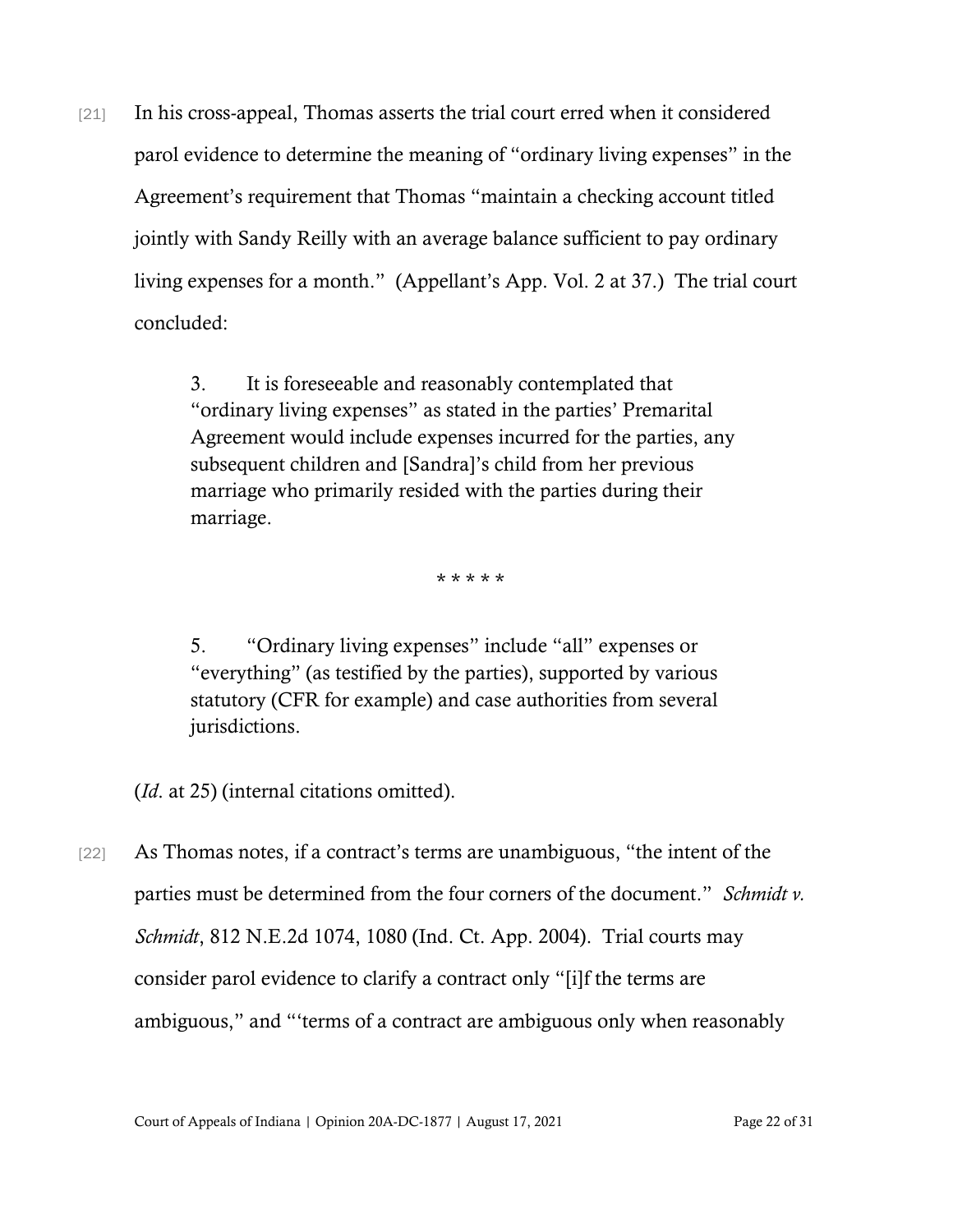intelligent persons would honestly differ as to the meaning of those terms.'" *Thompson*, 162 N.E.3d at 504 (quoting *Schmidt*, 812 N.E.2d at 1080).

[23] The contract term at issue is "ordinary living expenses." Thomas suggests the court should have been able to construct the meaning of that term from the four corners of the Agreement, but no clause in the Agreement defines the meaning of that term. Moreover, Thomas notes he testified to many expenses that he did not consider to be ordinary – "expenses related to Sandra's four dogs; Sandra's tithing to her church; and Sandra's entertainment expenses" (Appellee's Br. at 32), while Sandra testified that she could not think of "an extraordinary expense." (*Id*.) While Sandra's assertion of all expenses being ordinary may be unreasonable to Thomas, reasonable people certainly could believe pets, charitable donations, and entertainment are ordinary living expenses. Accordingly, we hold that "ordinary living expenses" as used in this Agreement was an ambiguous term and the trial court did not err by considering parol evidence to determine its meaning.[7](#page-22-0) *See*, *e.g*., *Carroll v. Long Tail Corp*., 167 N.E.3d 750, 760 (Ind. Ct. App. 2021) (holding non-solicitation agreement contained ambiguity that trial court needed to resolve with parol evidence).

<span id="page-22-0"></span> $7$  To the extent Thomas' argument could be read to assert the court should have adopted the definition of ordinary living expenses to which Thomas testified, we reject the argument as an improper request that we reweigh the evidence. *See*, *e.g*., *Bringle*, 150 N.E.3d at 1074 (rejecting, as a request to reweigh evidence, a wife's assertion that "various evidence presented to the trial court would have better supported an unequal division of the marital estate in her favor").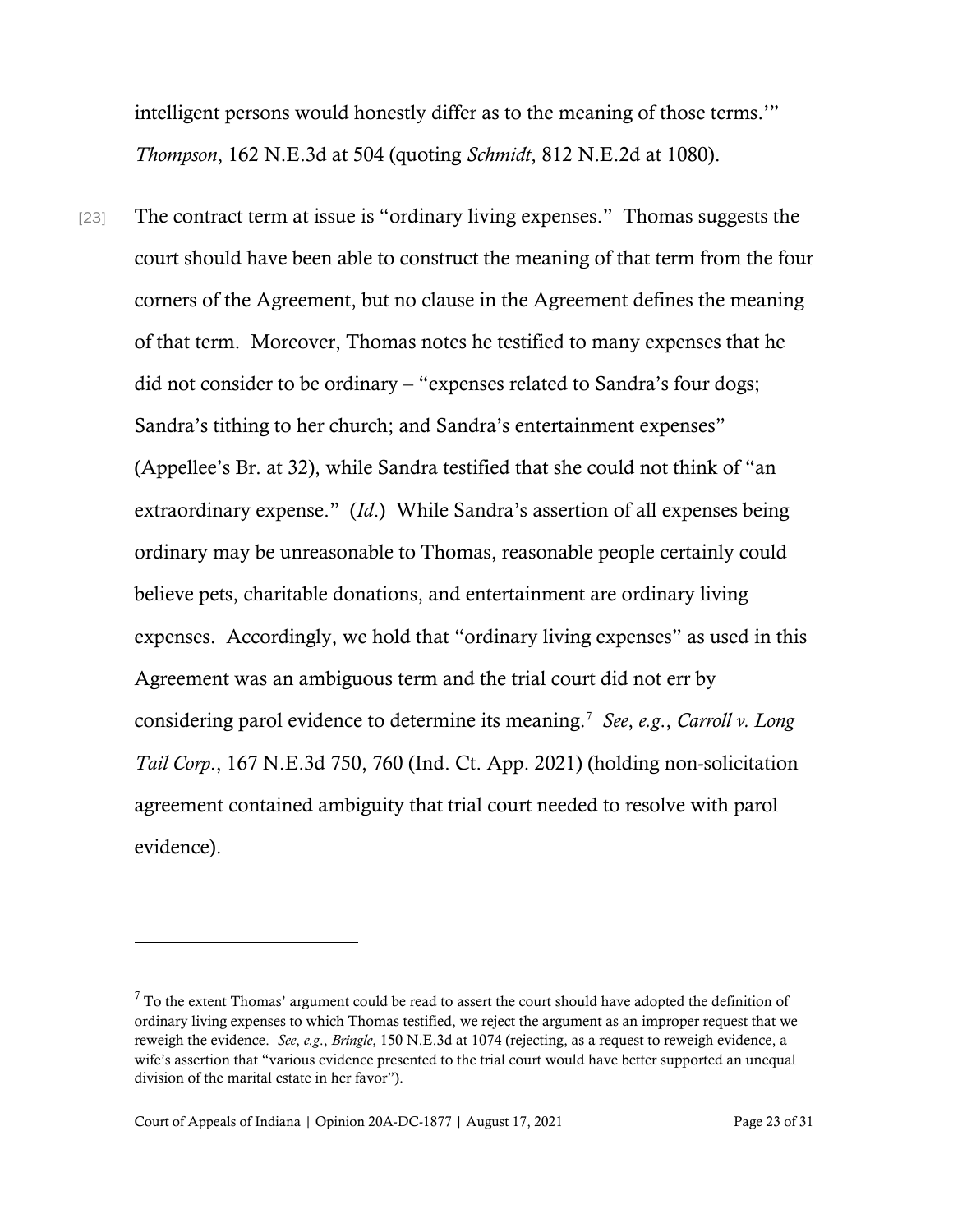#### *2. Prejudgment Interest*

[24] Sandra next argues the trial court erred by denying her request for prejudgment interest on the contract damages awarded for Thomas' failure to maintain the joint checking account. Courts award prejudgment interest "to fully compensate an injured party for the lost use of money." *U.S. Rsch. Consultants, Inc. v. Cnty. of Lake*, 89 N.E.3d 1076, 1087 (Ind. Ct. App. 2017) (quoting *Song v. Iatarola*, 76 N.E.3d 926, 939 (Ind. Ct. App. 2017), *trans. denied*), *trans. denied*.

> Prejudgment interest is appropriate in a breach of contract action when "the amount of the claim rests upon a simple calculation and the terms of the contract make such a claim ascertainable." *Olcott Int'l & Co. v. Micro Data Base Sys., Inc.*, 793 N.E.2d 1062, 1078 (Ind. Ct. App. 2003), *trans. denied*. The award of prejudgment interest is considered proper when the trier of fact does not have to exercise judgment in order to assess the amount of damages. *Town of New Ross v. Ferretti*, 815 N.E.2d 162, 170 (Ind. Ct. App. 2004) (citing *Noble Roman's, Inc. v. Ward*, 760 N.E.2d 1132, 1140 (Ind. Ct. App. 2002)). Examples of such cases where prejudgment interest is appropriate include those for breach of contract when the damages were principal payments made under a promissory note, *Tracy v. Morell*, 948 N.E.2d 855, 867 (Ind. Ct. App. 2011), the amount of a mechanics' lien for a contractor's unpaid bills for a remodeling project, *Hayes v. Chapman*, 894 N.E.2d 1047, 1054-55 (Ind. Ct. App. 2008), *trans. denied*, and an amount stipulated to at a damages hearing, *Noble Roman's, Inc*., 760 N.E.2d at 1140. In all of these cases, the amount of damages was clear and did not require any interpretation or judgment on the part of the trier of fact.

*Kummerer v. Marshall*, 971 N.E.2d 198, 201 (Ind. Ct. App. 2012), *trans. denied*.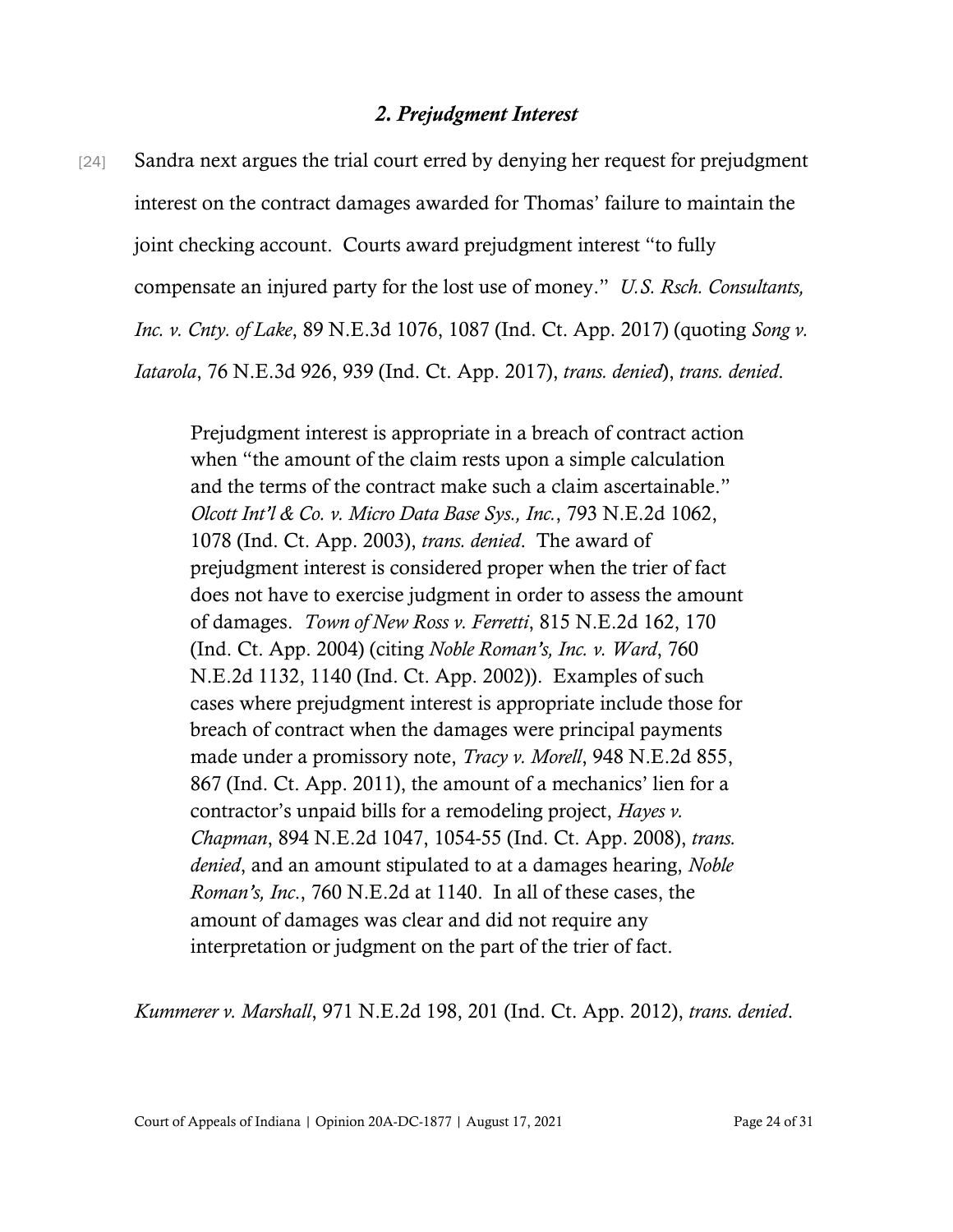[25] Sandra asserts she is entitled to prejudgment interest because the court needed only a "simple calculation" to add up "a long string of small or modest purchases or payments under the very broad umbrella of 'ordinary living expenses', verified by check or bank record or credit card use." (Appellant's Br. at 37.) However, while the premarital agreement indicated Thomas was to keep sufficient funds in the account to cover ordinary living expenses, the contract neither specified the amount he was to deposit each month nor defined which expenses were ordinary living expenses. The trial court therefore was required to exercise its discretion to determine the amount that should have been deposited each month to cover ordinary living expenses, [8](#page-24-0) making Sandra ineligible for prejudgment interest. *See*, *e.g*., *Kummerer*, 971 N.E.2d at 202 (holding appellant was not entitled to prejudgment interest for breach of contract regarding split of attorney fees because trial court was required to determine whether equal split of attorney fees was reasonable under the circumstances).

<span id="page-24-0"></span><sup>&</sup>lt;sup>8</sup> Sandra takes issue with the trial court's finding: "These amounts were not ascertainable at the time they were accrued as [Sandra] did not so advise [Thomas] at any time until the filing of this cause of action." (Appellant's App. Vol. 2 at 22.) Sandra asserts that finding demonstrates the trial court erred because it denied her prejudgment interest on the basis that she did not give Thomas "actual, subjective knowledge of the damages." (Appellant's Br. at 35.) (*See also* Appellant's Br. at 36 (asserting court denied interest based "solely on Sandra's failure to inform Thomas of a running total of her contract damages").) Regardless whether Sandra ever informed Thomas of her calculation of the running total, as we discussed *supra*, the court's denial of prejudgment interest is required by the first half of the court's finding – "These amounts were not ascertainable at the time they were accrued[.]" (Appellant's App. Vol. 2 at 22.)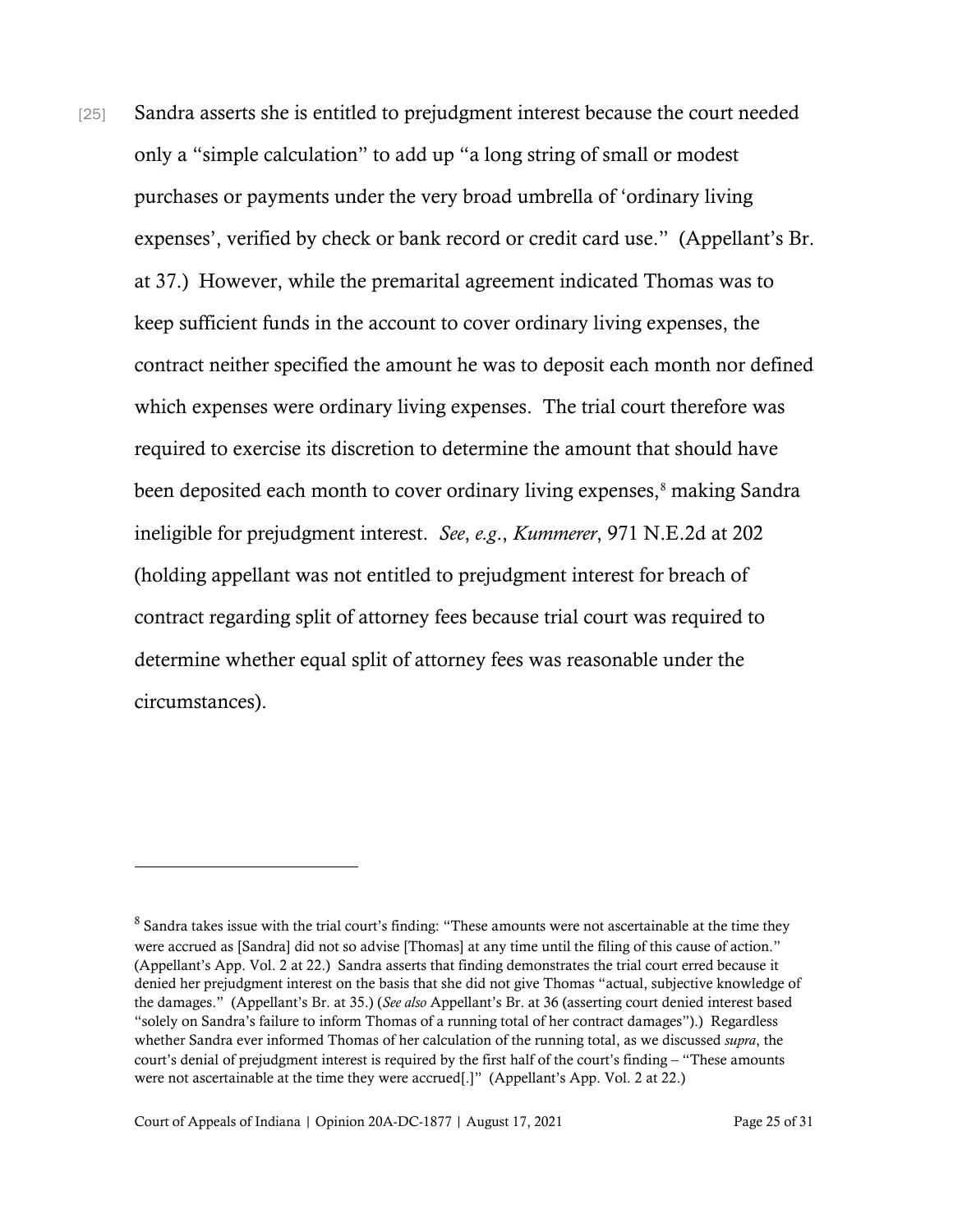### *3. Objection to Releases from Judgment*

- [26] The next issue Sandra raises is whether the trial court erred by denying her objections to her own Releases. The court denied her objections after finding Sandra's Releases were "unambiguous." (Appellant's App. Vol. 2 at 28.) Sandra alleges the court erred in so finding.
- [27] In support, Sandra first notes that Trial Rule 58(D) provides: "Upon payment in full of a judgment, including accrued interest and court costs, the judgment creditor shall file a satisfaction/release of judgment and the Clerk shall note the satisfaction/release of the judgment on the CCS and on the judgment docket." Sandra asserts that, because Thomas's payments did not include "accrued interest and court costs," he should be precluded "from credit for 'payment in full.'" (Appellant's Br. at 39.) However, Sandra's argument relies on a tortured reading of Rule 58(D), because that Rule does not invite an inference that a creditor's release is partial if interest and court costs were not included in the debtor's payment of the judgment. Rather, the Rule explicitly instructs creditors to file a satisfaction/release only after receiving payment in full, which includes interest and court costs.<sup>[9](#page-25-0)</sup> Sandra's argument is not supported by Trial Rule 58.

<span id="page-25-0"></span><sup>&</sup>lt;sup>9</sup> Thus, Sandra's lengthy legal arguments about why she was entitled to post-judgment interest are irrelevant. While she may have had a legal right to post-judgment interest, she waived any right to additional recovery on the judgment when she filed the Releases.

Court of Appeals of Indiana | Opinion 20A-DC-1877 | August 17, 2021 Page 26 of 31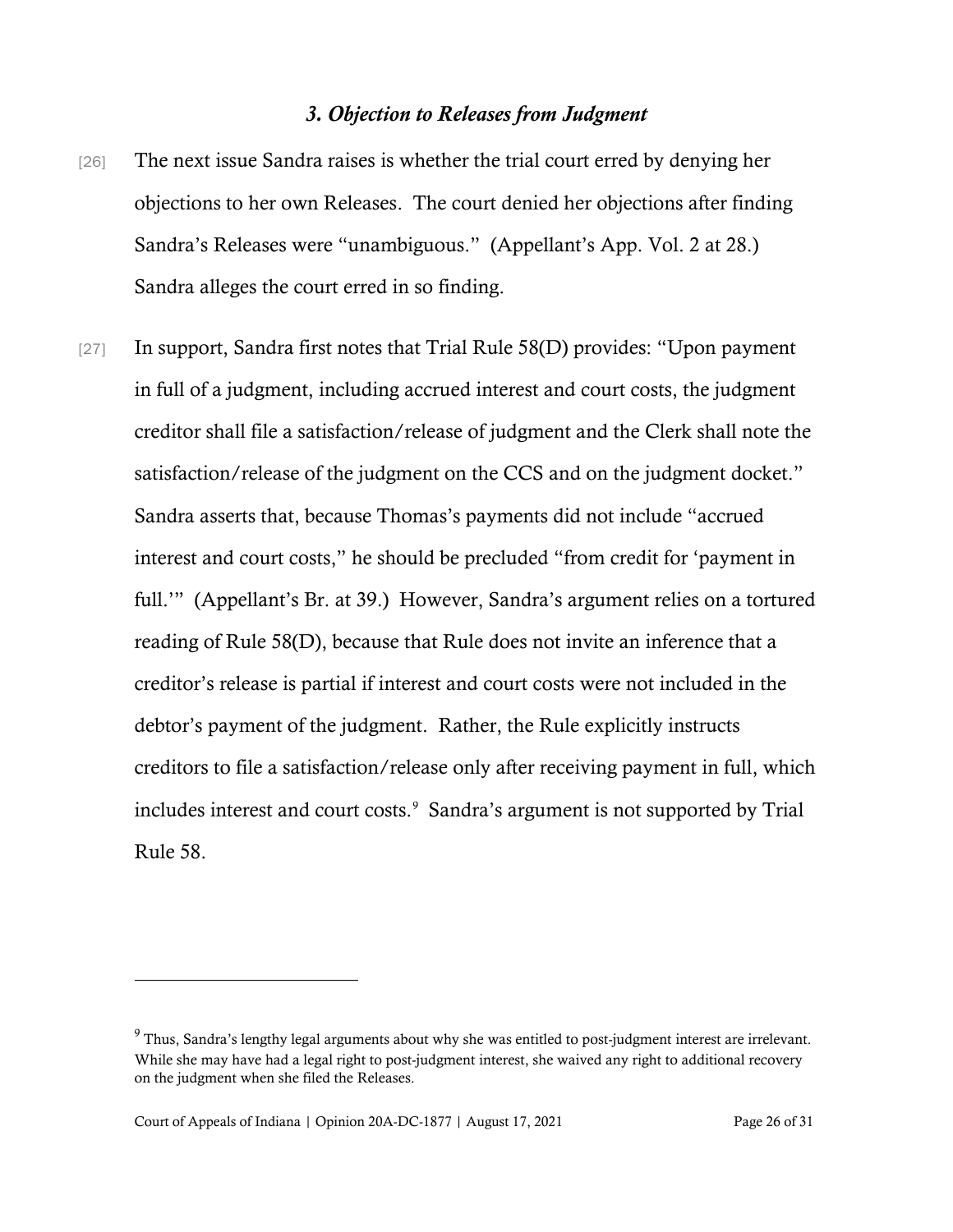[28] Nor is Sandra's position supported by her citation to *RJH of Florida, Inc. v. Summit Acct. & Comput. Servs*., 725 N.E.2d 972 (Ind. Ct. App. 2000). At issue therein was whether a party's filing of a notice of satisfaction of the initial judgment ordered by the trial court, while its separate motion for appellate attorney fees and costs was pending, forfeited its claim for appellate attorney fees and costs. We held the release was ambiguous as to whether it released the separate claim for appellate attorney fees and costs, and we held it did not release that separate claim. *Id*. at 974. Herein, by contrast, Sandra's claim for post-judgment interest was not a claim that arose separate from the trial court's initial judgment; it was part of the very judgment that Sandra released. *See* T.R. 58(D) (defining judgment as including accrued interest). Thus, the trial court did not err when it denied her objection to her Releases.

#### *4. Attorneys' Fees*

[29] Finally, Sandra asserts the trial court erred when it awarded attorneys' fees to Thomas in the October 2, 2020, order denying Sandra's motions to withdraw her Releases. A trial court may award attorneys' fees in marital dissolution actions, *see* Ind. Code § 31-15-10-1 (court "may order a party to pay a reasonable amount for the cost to the other party . . . for attorney's fees"), and whether such fees are awarded are left to the "broad discretion" of the trial court. *Eads v. Eads*, 114 N.E.3d 868, 879 (Ind. Ct. App. 2018).

> In determining whether to award attorney's fees in a dissolution proceeding, trial courts should consider the parties' resources, their economic condition, their ability to engage in gainful employment and earn income, and other factors bearing on the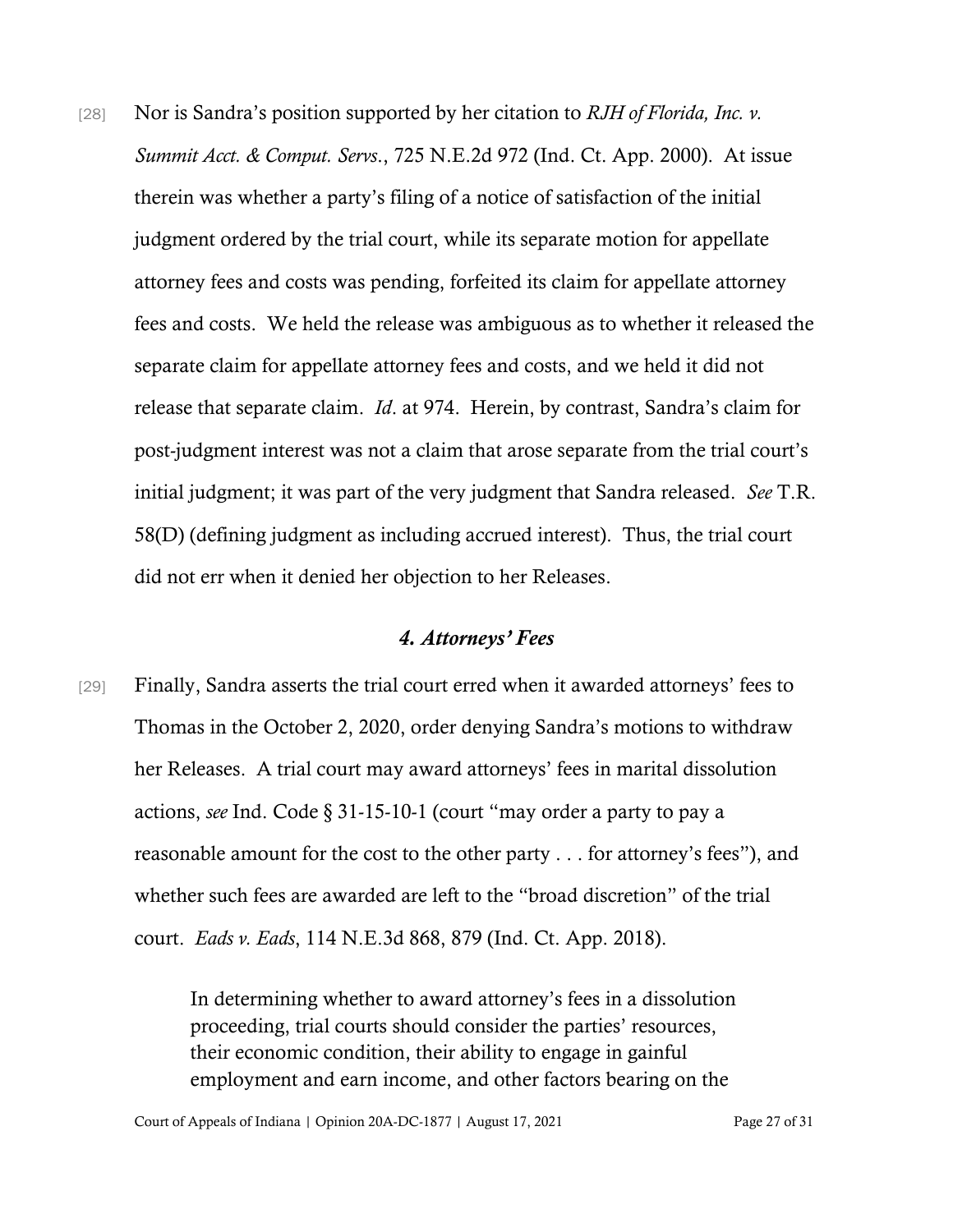reasonableness of the award. A party's misconduct that directly results in additional litigation expenses may also be considered. Consideration of these factors promotes the legislative purpose behind the award of attorney's fees, which is to ensure that a party who would not otherwise be able to afford an attorney is able to retain representation. When one party is in a superior position to pay fees over the other party, an award is proper.

*Id.* (internal citations omitted).

[30] Sandra argues that, in this particular case, however, the trial court did not have discretion to order her to pay attorneys' fees because their Agreement prohibits the award of attorneys' fees to Thomas. Paragraph 4(b) of the Agreement provides, in relevant part:

> Thomas M. Haggarty further agrees that he shall not allege or claim that, because Sandy Reilly is entitled to keep her Separate Property, and as a result of "economic circumstances" or otherwise, (i) he is entitled to receive or be allocated other marital property (ii) Sandy Reilly should be required to pay to him any sum of money, or (iii) he is entitled to receive alimony, maintenance of any type, or *attorneys' fees*.

(Appellant's App. Vol. 2 at 34) (italics added).

Court of Appeals of Indiana | Opinion 20A-DC-1877 | August 17, 2021 Page 28 of 31 [31] We disagree with Sandra's reading of that clause in Paragraph 4(b). That clause indicates Thomas may not claim he is entitled to attorneys' fees "because Sandy Reilly is entitled to keep her Separate Property, and as a result of 'economic circumstances' or otherwise." (*Id*.) Thomas's request for attorneys' fees did not arise "because Sandy Reilly is entitled to keep her Separate Property." His request arose because Sandra filed multiple objections to her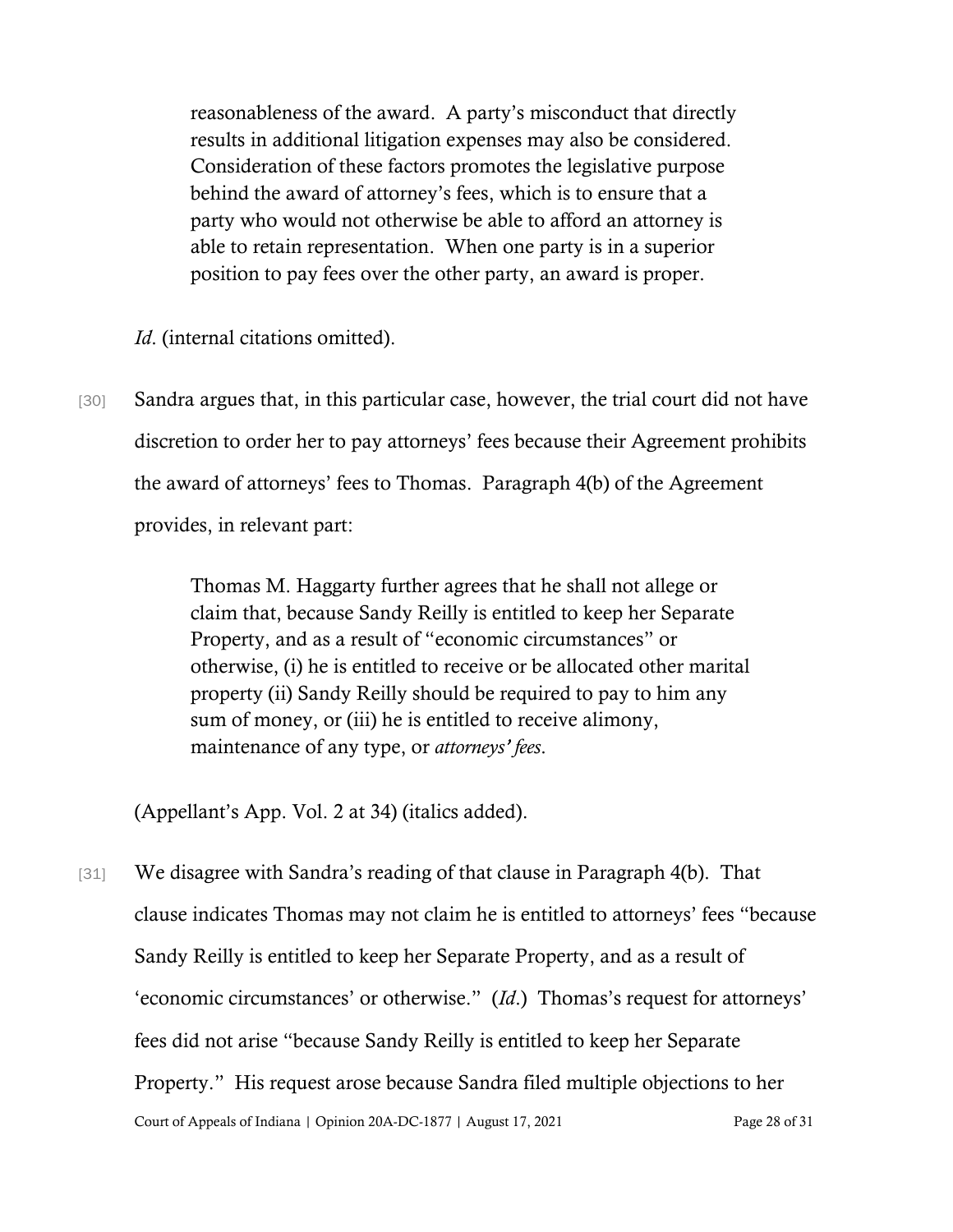own Releases and his counsel was required to attend multiple hearings to respond to her meritless objections. Thus, the Agreement does not prohibit Thomas from receiving attorneys' fees in the context in which they were awarded and, in light of the additional litigation expenses created by Sandra's post-judgment pleadings, we find no abuse of discretion in the trial court's award of attorneys' fees to Thomas. *See Goodman v. Goodman*, 94 N.E.3d 733, 741 (Ind. Ct. App. 2018) (affirming award of attorneys' fees because, in part, husband "complicated and delayed" litigation by failing to respond properly to discovery), *reh'g denied*, *trans. denied*.

## Conclusion

- [32] The evidence and findings support the trial court's implementation of the Agreement's requirement for Thomas to maintain a joint checking account for ordinary living expenses. Sandra was not entitled to prejudgment interest because the court had to use its discretion to determine the contract damages. The court did not err when it found her Releases were unambiguous or when it ordered her to pay Thomas's attorneys' fees for litigating her meritless assertion that the Releases meant other than what they said. For all these reasons, we affirm the judgment of the trial court.
- [33] **Affirmed.**

Bailey, J., concurs.

Robb, J., concurs in part and dissents in part, with opinion.

Court of Appeals of Indiana | Opinion 20A-DC-1877 | August 17, 2021 Page 29 of 31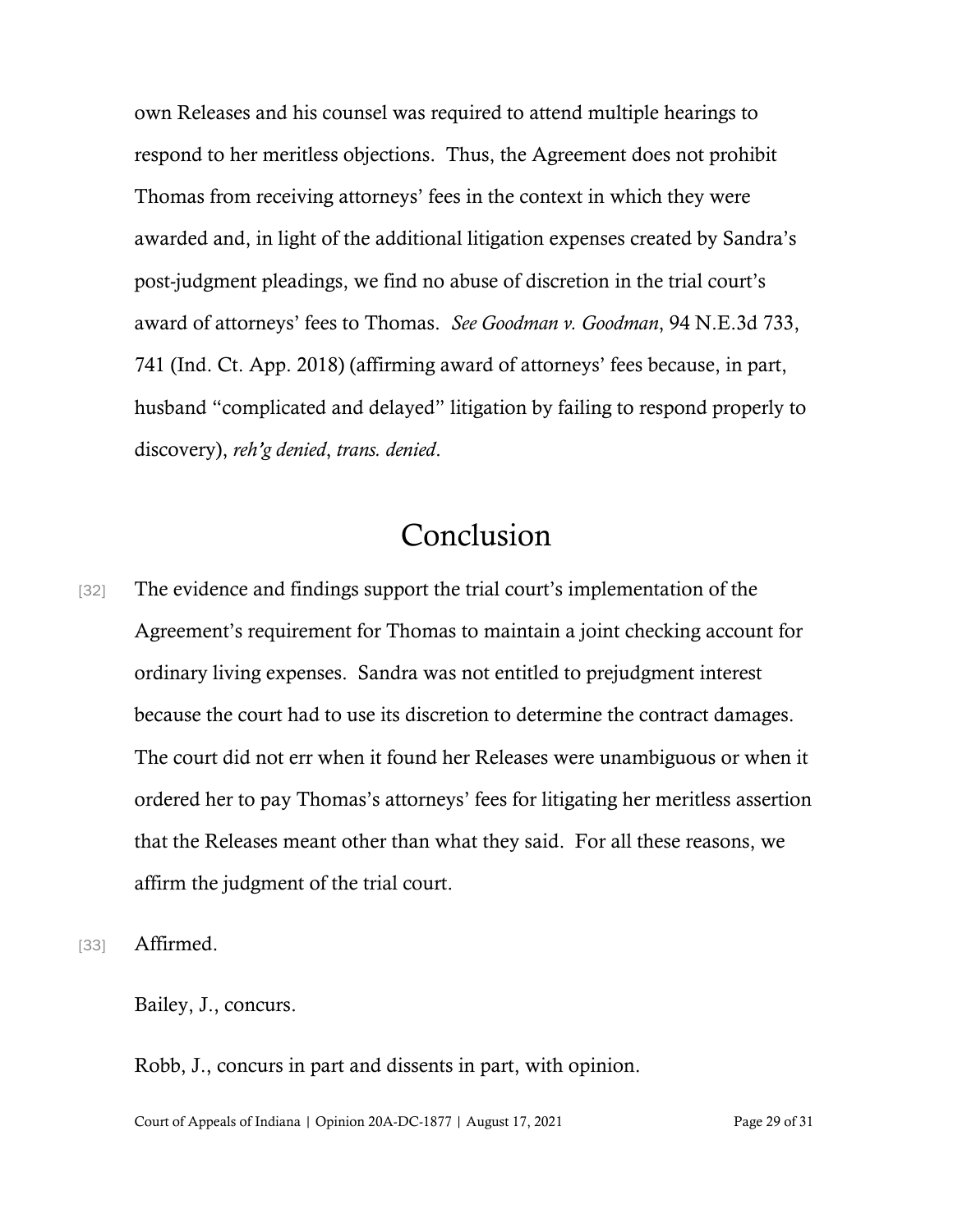## IN THE COURT OF APPEALS OF INDIANA

Sandra Haggarty, *Appellant-Petitioner,*

v.

Thomas M. Haggarty, *Appellee-Respondent,*

August 17, 2021

Court of Appeals Case No. 20A-DC-1877

Appeal from the Allen Circuit Court

The Honorable Thomas J. Felts, Judge

Trial Court Cause No. 02C01-1803-DC-365

#### Robb, Judge, concurring in part and dissenting in part.

- [34] I concur with the majority on all issues but for affirming the trial court's attorneys' fee order.
- Court of Appeals of Indiana | Opinion 20A-DC-1877 | August 17, 2021 Page 30 of 31 [35] I do agree with the majority that Paragraph 4(b) of the Agreement does not prohibit the award of attorneys' fees to Thomas in these circumstances. However, I do not believe they are warranted. When Thomas sent checks – in the exact amounts ordered – to cover the judgment against him, he also sent releases that provided each judgment was released "as the same has been *fully* paid and satisfied." Appellant's Appendix, Volume 3 at 15-17 (emphasis added). Sandra signed and returned releases that were prepared by her counsel and were identical in all respects to those provided by Thomas except that they